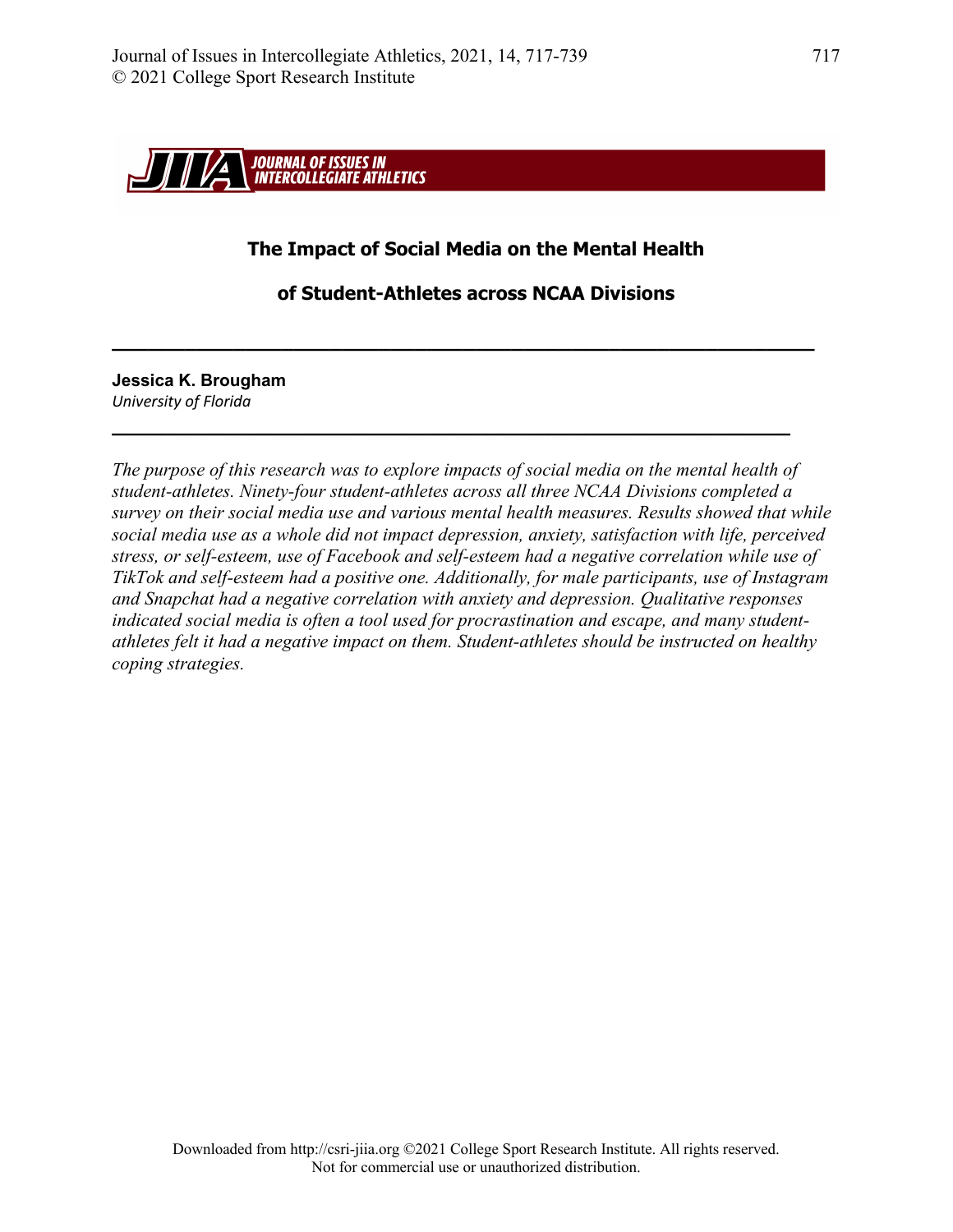# he evolution of technology has resulted in the creation and worldwide use of social The evolution of technology has resulted in the creation and worldwide use of social media. Even though it was not the first social media platform, Facebook has arguably been the game changer for social media use (DataReportal, 2021). The proliferation of social media was helped by cellular technology advancements, which now allow for users to access these sites from any location (Woolley, 2013). Thus, social media has evolved from a computer-oriented tool to an easily accessible daily journal.

One of the reasons that social media has had such an impact on society is due to the differences each platform provides for its users. For example, at the top, with the highest number of active users, Facebook allows its members to connect with family and friends across the world to see photos, write on walls, and keep up with life updates (Statista, 2021). YouTube and TikTok are video sharing platforms and Instagram focuses primarily on photo sharing (Statista, 2021). Finally, Twitter allows users to write and read short updates or threads and Snapchat is a direct messaging application where users can share videos and photos (Statista, 2021).

Social media provides a place for users to connect with people, including their favorite celebrities (Ma, 2018). However, social media has also led to the term "keyboard warrior" which is defined as "a person who posts highly opinionated text or images online in an aggressive or abusive manner (Dictionary.com, 2021)." Jimmy Sanderson wrote "When I was growing up, if I got mad at an athlete, by the time I sat down and wrote a letter to the newspaper or called into a radio show, I was generally cooled down" (Christensen, 2015). However, the access that users have to social media allows them to post while still on an emotional high (Christensen, 2015). Because of the easy access that social media provides to student-athletes, the general population can deliver direct, hateful messages. A recent example of this in college sport is the social media attack on Ohio State basketball player EJ Liddell in March 2021, who was told "You are such a f---ing disgrace, don't ever show your face at Ohio State. We hate you. I hope you die I really do." This attack led to the filing of a police report (Berg, 2021). Finally, social media's public layout also provides athletes with a simple platform to spend time comparing themselves to others (Petersen, 2017).

Research has shown that social media has an impact on mental health in both college students and college student-athletes. Evidence of this is linked directly with social media's impact on sleep leading to effects on mental health (Levenson et al., 2016) and cybervictimization (McLoughlin et al., 2019). Student-athletes are known to run on limited sleep due to busy schedules, and their popularity within communities can make them a target of positive and negative media. With previous research showing that there is a link between social media use and mental health, there are concerns about the mental health of student-athletes due to their status (Beauchemin, 2014). The purpose of this study is to explore how social media impacts the mental health of college student-athletes.

# **Literature Review**

College students, in general, struggle with mental health issues. According to the American College Health Association (2019), 66.4% of the undergraduate population "felt overwhelming anxiety", 46.2% "felt so depressed it was difficult to function", and 85% "felt exhausted (not from physical activity)" in the last 12 months. In this sample, 2.3% of students "attempted suicide", while 14.4% "seriously considered suicide." Within this population,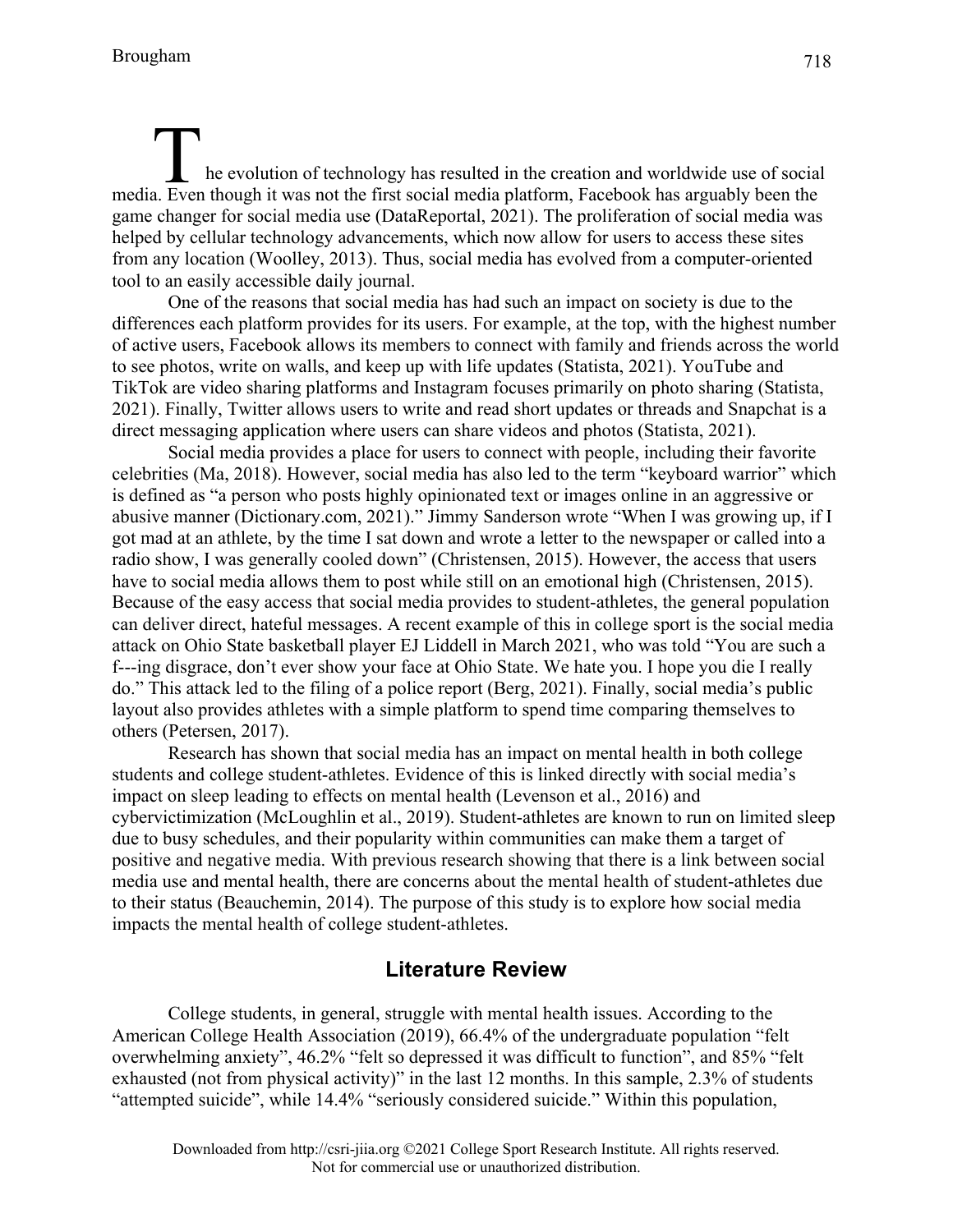student- athletes face unique stressors and have additional barriers to seek help (Beauchemin, 2014). Researchers have suggested that student-athletes are a vulnerable population potentially likely to suffer from mental health issues (Etzel, 2010) because of the social isolation due to game time, perceived poor athletic performance and identity issues (Pinkerton, Hinz, & Barrow, 1989).

### *Mental Health of Student-Athletes*

Research in student-athletes has shown that they are most susceptible to suffer from depression, anxiety, eating disorders, and substance abuse (Thompson & Sherman, 2007; Stock & Levine, 2016). For example, Rao et al. (2015) found that the highest rate of suicide occurs within men's football, which may be due to the additional stress that is placed on these studentathletes due to the considerable national attention their sport receives. Although suicides have been found to be more common in the male student-athlete population, studies have shown that eating disorders are more likely to present in the female athlete population (Rao et al. 2015; Thompson, 2014). The prevalence of eating disorders in the general population has been found to be no higher than 8.0% of females (Saunders & Eaton, 2018), however, the rate of eating disorders amongst female athletes has been found to be between 14% and 19% (Greenleaf et al., 2009). In a study by Sanford-Martens et al. (2005), 18% of current NCAA Division I studentathletes across a variety of sports showed symptoms of eating disorders.

A study completed by Watson and Kissinger (2007) identified that non-athletes scored higher than athletes on 23 different factors pertaining to wellness using the 5F-Wel survey. Student-athletes scored significantly lower than their non-athlete counterparts on Essential Self which is a measure of how well individuals define their sense of meaning and purpose in life. Similarly, Brown et al. (2000) found that increased hours of sport participation resulted in lower self-efficacy for career decision-making tasks.

College athletes suffer from general anxiety and performance anxiety. Stull (2014) explained that generalized anxiety disorder is present within the college student-athlete community, however, student-athletes also present with anxiety related to athletic performance performance anxiety, panic disorder and phobic disorder (Stull, 2014 p.28).

Depression is often associated with anxiety. Yang et al. (2007) found that 21% of the Division I student-athletes indicated they had symptoms of depression. Research by Weigand et al. (2013) found that depression was significantly higher in current student-athletes (16.77%), in comparison to graduated student-athletes (8.03%). According to the authors, higher levels of depression present in student-athletes could be due to their high workload and lack of rest. Highlighting the paradox explained by Morgan et al. (1987) where despite exercise improving symptoms in individuals with depression, overtraining of individuals with no history of mood disorders can cause the development of them. Maniar et al. (2005) suggested a possible reason for the level of depression present in athletes could be the culture of athletics "which emphasizes being mentally tough, showing no sign of weakness, and fighting through the pain. (p.1)"

More recently, Tran (2019) completed a comparison on the mental health of studentathletes from 2010 to 2015. The results of this study showed an increase in anxiety for white student-athletes, while racial/ethnic comparisons continued to suggest that the Asian/Pacific Islander population is at a heightened risk of depression and suicide. Further supporting the idea that student-athletes struggle with mental health issues, Cutler and Dwyer (2020) found that student-athletes were stressed, and this hindered their experience.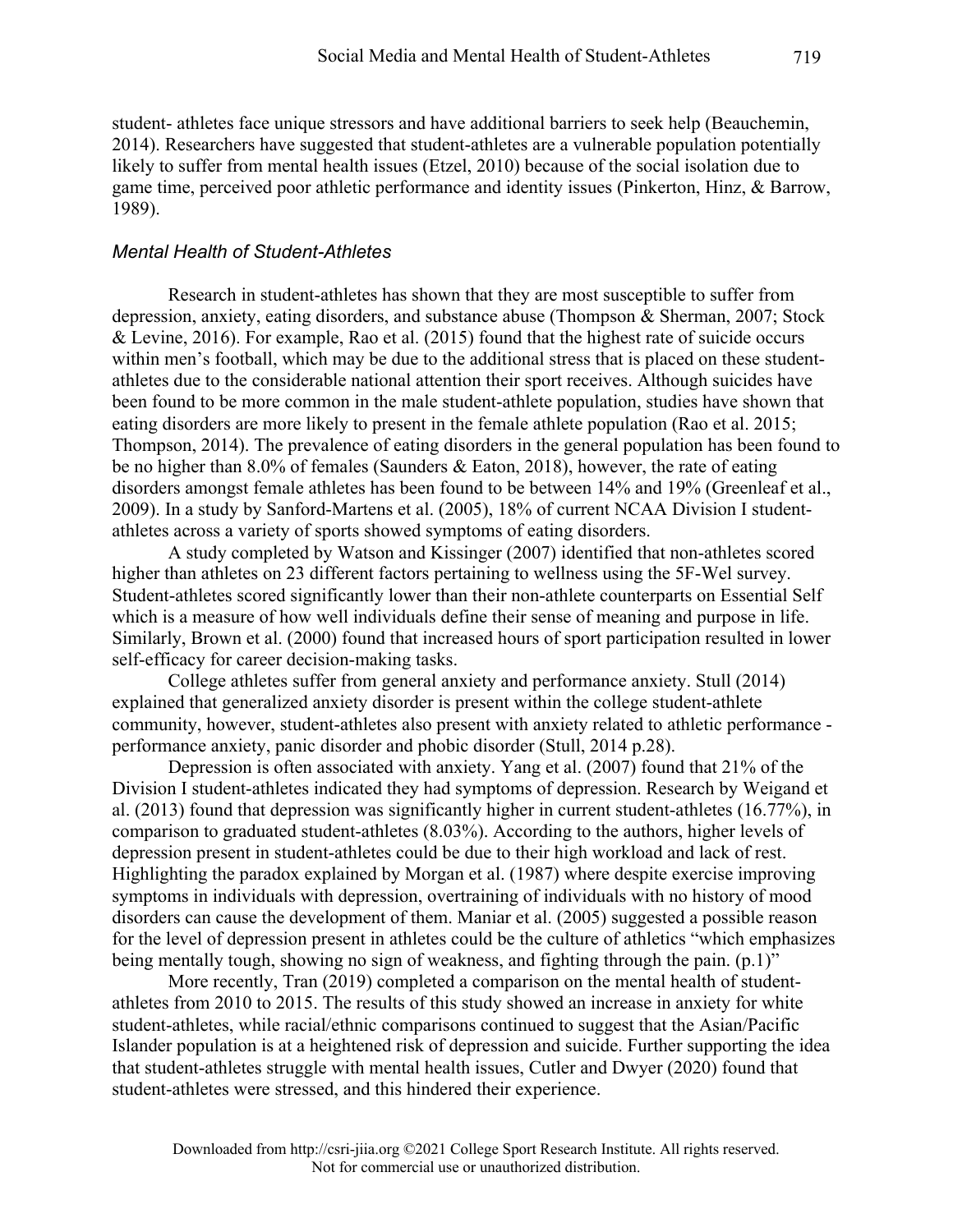# *Social Media and Mental Health*

Research has suggested that social media can negatively impact mental health. For example, McLoughlin et al. (2019) found that adolescents who had been victims of cyberbullying had significantly higher levels of anxiety, depression, and stress, and showed significantly lower levels of social connectedness. Research on college students found that 22% reported being cyberbullied, and 38% reported that they knew of someone who had been cyberbullied (Bell & Wilfert, 2014), suggesting that college students may also be suffering negative mental health outcomes.

There is a link between social media, mental health, and sleep. First, there is strong evidence to suggest that poor sleep can increase the likelihood of depression and anxiety (Benitez & Gunstad, 2012). Benitez and Gunstad (2012) found that poor sleep quality increased levels of depression and anxiety in undergraduate students. Woods and Scott (2016) found a significant link between night-time social media use and poor sleep. Additionally, night-time use of social media was connected to lower self-esteem. Similarly, Levenson et al. (2016) measured social media use and its impact on sleep and found that higher levels of social media use significantly increased the chance of poor sleep.

Research has also shown that social media usage can have an impact on academic success. Al-Menayes (2015) found that time spent on social media is a strong negative predictor of GPA. The more time a person spends on social media, the lower their GPA will be. Success in academics is important when studying the mental health of student-athletes as the NCAA has implemented academic requirements for athletes to remain eligible to compete. An article published by the NCAA stated, "depression and anxiety have been found to be significant predictors of a lower grade-point average and poor athletic performance, they're also highly correlated with other risky behaviors, including suicide" (Davoren, A. K., & Hang, S., 2014, p.38).

Social media use can also impact self-esteem, anxiety, and depression. Isaranon (2019) found users had higher levels of self-esteem after receiving Facebook affirmation. Conversely, Faraon and Kaipainen (2014) identified a negative relationship between self-esteem and Facebook use showing that as Facebook use increased, levels of self-esteem dropped. Social media also impacts anxiety as Fathima et al. (2019) found that 40% of the users expressed symptoms of anxiety when they were unable to access social media, and 38% of participants felt more comfortable talking with others through social media. Ramzan et al. (2019) suggested using social media to compare oneself with others was a major source of depression. Finally, Brunborg and Andreas (2019) found a correlation between time spent on social media and depression.

An additional study by Santarossa and Woodruff (2017) measured time spent on social networking sites and body image, eating behaviors, and self-esteem. The results of this study replicated those of Spraggins (2009), which found that problematic social networking use was associated with decreased self-esteem, happiness, satisfaction with life, increased depression, and loneliness. This study defined problematic use as dependency on the internet (social media) so much so that it "can interfere with professional, social, and personal functioning, as well as negatively impacting well-being" (Spraggins, 2009, p.10). Santarossa and Woodruff (2017) indicated that overall time on social networking was significantly related to eating disorder symptoms/concerns. They also identified a significant relationship between those who spent a lot of time "lurking" and lower levels of body dissatisfaction.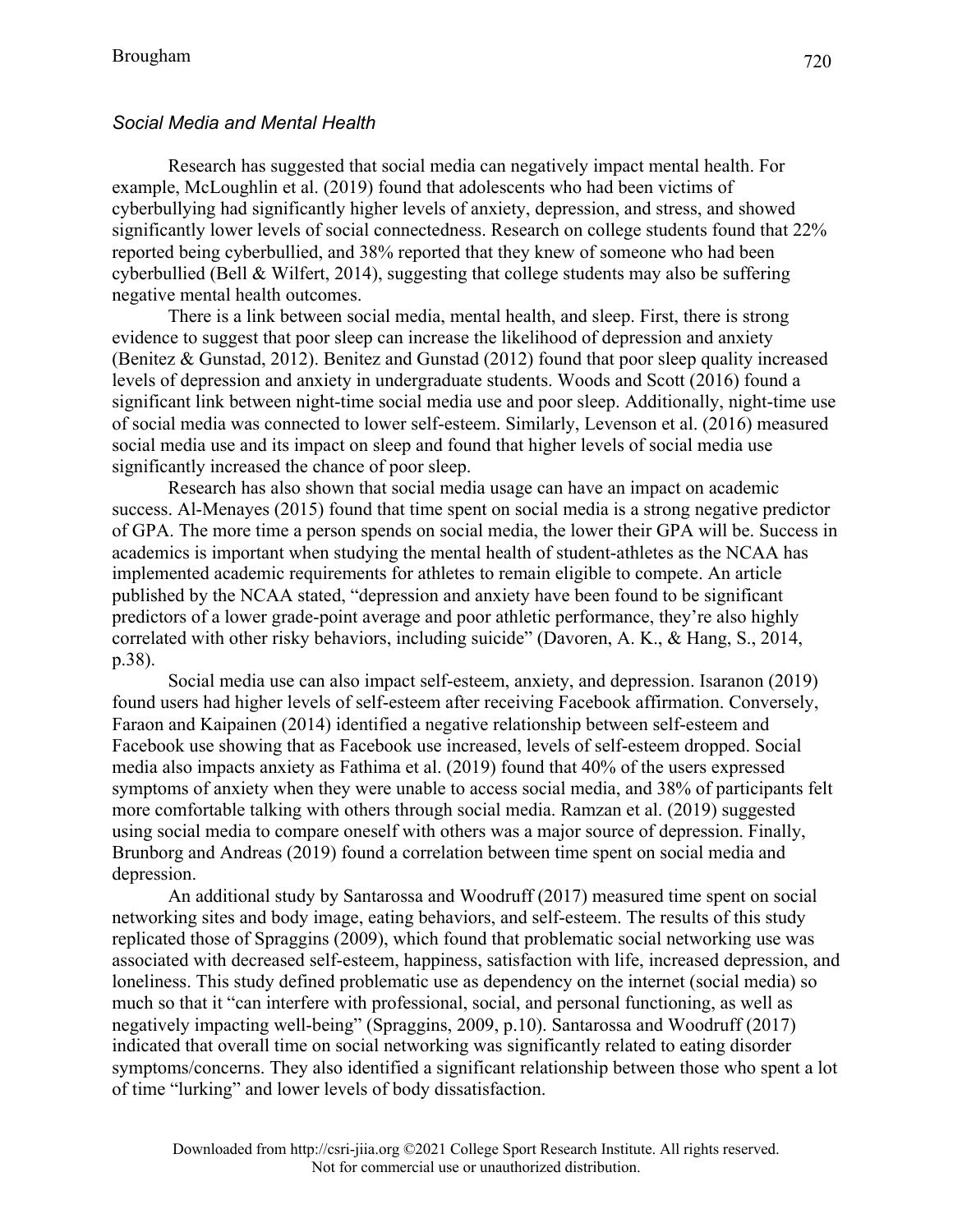As briefly mentioned earlier, a common mental health issue that is suffered by studentathletes is eating disorders. Ferguson et al. (2014) identified that peer competition impacted body dissatisfaction and eating disorder symptoms. Additionally, a small predictive relationship between peer competition and social media was found. The study supported an indirect relationship between social media use and body dissatisfaction.

More generally, Naslund et al. (2020) analyzed previous research looking at the impact of social media use on mental health and concluded that while there are benefits to social media use, it would be premature to assume that the benefits outweigh the risks. Similarly, Karim et al. (2020) conducted a review of social media use and mental health identifying that there is a link between social media use and mental health issues.

#### *Social Media Use, Student-Athletes, and Mental Health*

Because of social media's impact on mental health, it is important to understand the prevalence of social media use by student-athletes. Kevin DeShazo (2017), through Fieldhouse Media, analyzed the results of the 2017 survey of more than 2000 student-athletes across the three levels of the NCAA as well as the NAIA. The results highlighted that student-athlete's favorite social media platform is Snapchat (41%). Other options were Instagram, Twitter, and Facebook that scored 39%, 10%, and 9% respectively. From this population of student-athletes 98% had a Facebook account and 81% use the privacy settings that are present. 95% have a twitter account, with 64% of respondents identifying that their account is public, 91% identified that they had an Instagram account with 39% identifying that their account is public, and finally 97% have a snapchat account with 39% believing that their account is public. This survey information shares that not only are student-athletes on social media, but they are on various platforms and many of the athletes do not utilize privacy settings on their accounts.

Previous research has found positive and negative impacts of using social media for student-athletes. David et al. (2017) found that student-athletes were able to identify both positive and negative implications of social media use. This highlights the need to determine whether social media is truly negatively impacting the mental health of student-athletes, or if there are benefits that make it worthwhile. Because of the lack of specific research on how social media use impacts the mental health of student athletes who are a unique population, this study explored the answers to the following research questions.

- RQ 1: Is there a relationship between social media use and anxiety/depression, selfesteem, satisfaction with life, and perceived stress?
- RQ 2: Is there a difference in the relationship between social media use and anxiety/depression, self-esteem, satisfaction with life, and perceived stress between male and female athletes?
- RQ 3: Are there differences in social media use and mental health across divisions, year in school, or type of sport?
- RQ 4: Is there a relationship between athlete identity and resilience, vitality, self-esteem, satisfaction with life, anxiety/depression, and perceived stress?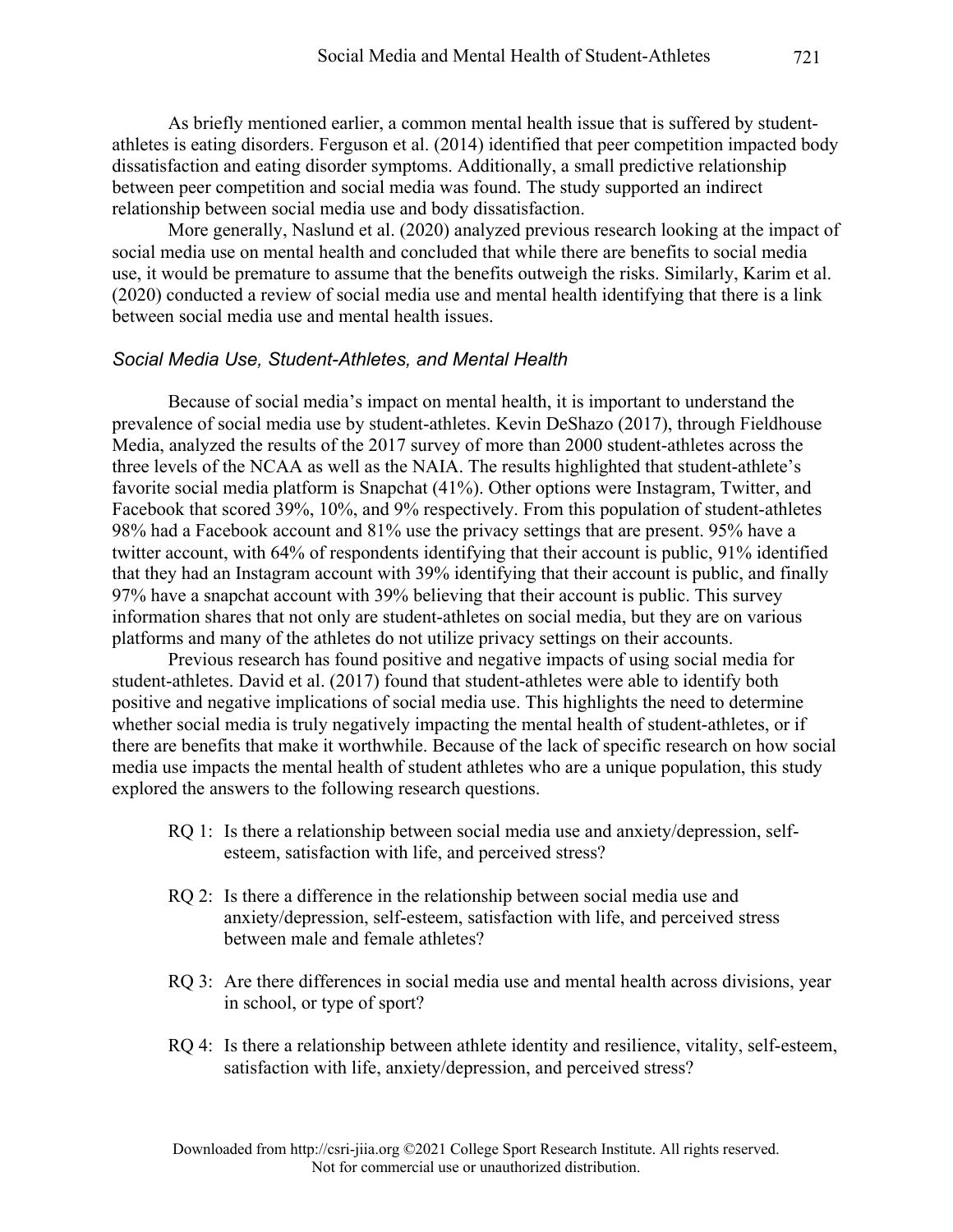# **Method**

This study used survey methodology to answer the research questions. Survey methodology was the best choice for this study as it permitted for the data collection to include both open and closed-ended questions allowing for more personal data to be collected (Thomas et al., 2015). Thomas et al. (2015) described that survey methodology is beneficial for receiving information over a large geographical region. This is significant in this study as the schools who participated varied in geographical location. Survey methodology also leaves less room for researcher interpretation bias. Each participant was asked the same set of questions, the information gained was uniform and allowed accurate statistical tests to be run determining whether social media does have an impact on the mental health of student-athletes.

#### *Participants*

Following IRB approval, student-athletes at NCAA member institutions were invited to participate in the survey. Data were collected through the researcher approaching 179 Division I, 65 Division II, and 28 Division III programs. The researcher used email to contact staff within the student-athlete development center, or, at smaller institutions, the Senior Women's Administrator. The researcher asked these athletic staff through email for their participation, while requesting that they send the survey link to their student-athletes. Five Division I, two Division II, and two Division III institutions agreed to participate resulting in 94 student-athletes completing the survey in its entirety, and 104 student-athletes responding to the qualitative portion. There were special requirements to fit the desired population of this study, so purposive sampling was used. In this study, the target population had to fulfill the following criteria: current student-athlete, at least 18 years of age, and currently enrolled as a full-time student. Descriptive information for the participants is reported in Table 1.

#### *Instrument*

This survey was distributed using Qualtrics. Demographic variables including gender, ethnicity, and age were measured, along with the previously used measures listed below.

*Measures*. In order to answer the research questions, eight specific scales were chosen. These scales measure a mixture of social media use and mental health.

#### *Social Media Use*.

*The Social Networking Sites Frequency Scale*. This SNS frequency scale was used to identify what social networking sites are used by the student athletes and the frequency that they use these sites. This scale was adapted from the scale created by Matthes et al. (2020).

*The Social Media Use Scale*. This is a 10-item scale that uses a 5-point Likert scale to determine the user's perception of social media and whether they believe that social media positively or negatively impacts their lives. This 10-item scale is made up from two subscales: Integration into Social Routine (ISR), and Social Integration and Emotional Connection (SIEC). ISR is comprised of 4 items ( $M = 2.97$ , SD = 1.07, Cronbach  $\alpha = .90$ ). SIEC is made up of 6 items (M = 2.22, SD = 0.86, Cronbach  $\alpha$  = .91)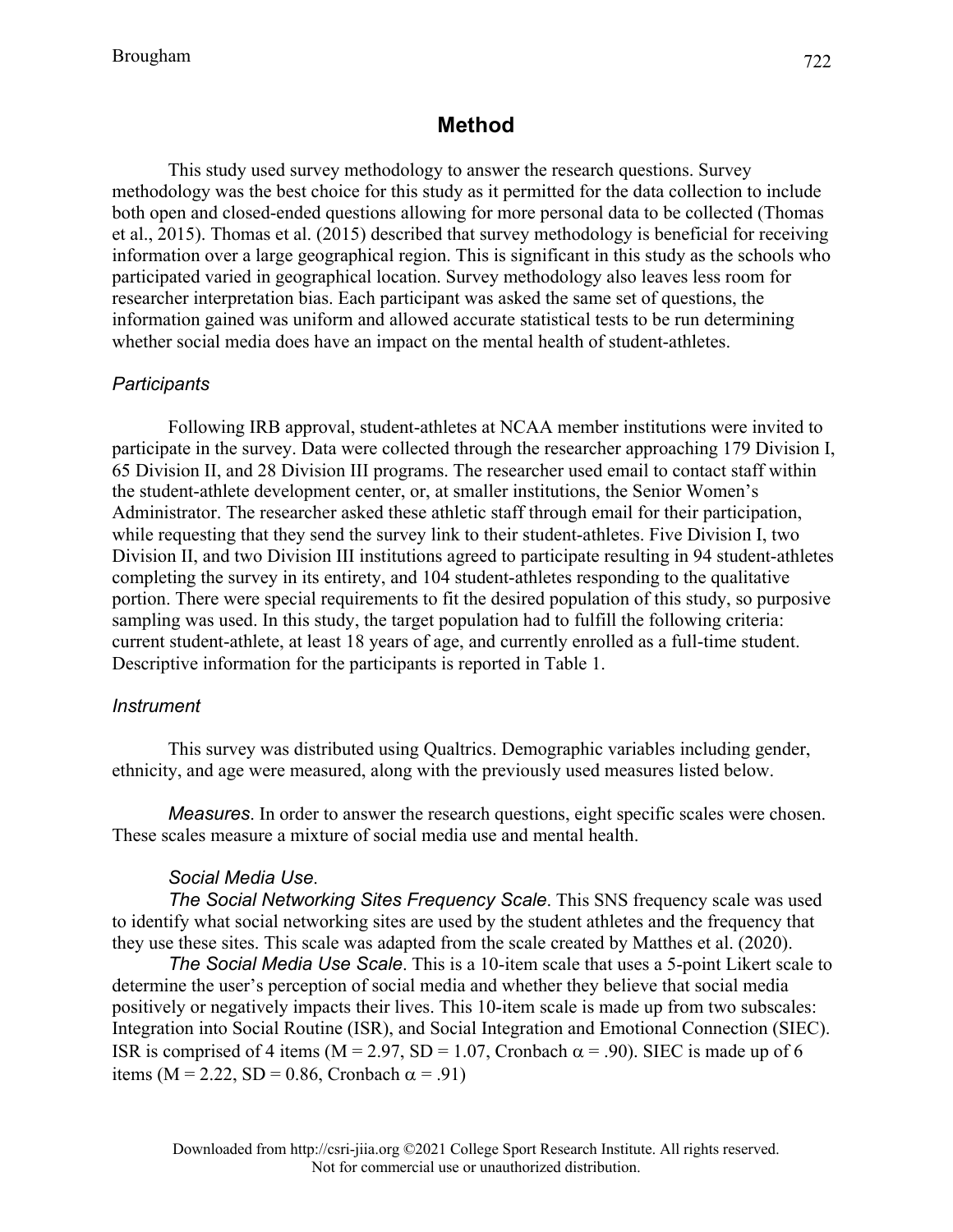Table 1

| Demographic Variable            | Percentage | Count          |
|---------------------------------|------------|----------------|
| Female                          | 69.1%      | 65             |
| <b>Transfer Students</b>        | 9.6%       | 5              |
| <b>International Students</b>   | 12.8%      | 12             |
| Ethnicity                       |            |                |
| White                           | 89.4%      | 84             |
| <b>Black</b>                    | 3.2%       | 3              |
| Hispanic/Latino                 | 4.3%       | 4              |
| Multi-racial                    | 1.1%       | 1              |
| Other                           | 1.1%       | 1              |
| Year in School                  |            |                |
| Freshman                        | 42.6%      | 40             |
| Sophomore                       | 20.2%      | 19             |
| Junior                          | 20.2%      | 19             |
| Senior                          | 14.8%      | 14             |
| Graduate                        | 2.2%       | $\overline{2}$ |
| <b>Status on Team</b>           |            |                |
| First team                      | 53.2%      | 50             |
| Second team                     | 23.4%      | 22             |
| Third team                      | 11.7%      | 11             |
| Practice/training/not competing | 11.7%      | 11             |
| Division                        |            |                |
| I                               | 27.7%      | 26             |
| $\mathbf{I}$                    | 11.7%      | 11             |
| III                             | 60.6%      | 57             |

*Demographic Characteristics of the Sample*

*Online Harassment Scale*. This scale, used by Kelly et al. (2019), was modified slightly for use in this study. This scale is a three-item scale that has six options to select from ranging from about once a week to never, measuring whether the student-athletes in the study have been victim to online harassment.

### *Athletic Identity.*

*Athletic Identity Measure Scale*. This is a 7-item scale measuring athlete identity. Responses to these items were completed through a 7-point Likert scale ranging from "strongly disagree" to "strongly agree". It was developed by Brewer and Cornelius in 2001 and then validated by Visek et al. (2008). The internal reliability coefficient was measured as .81.

### *Mental Health.*

*The Connor-Davidson Resilience Scale*. This scale is made up of 25 items that are measured on a 5-point Likert scale. Cronbach's alpha for this scale was 0.89, indicating it is a reliable scale (Connor & Davidson, 2003).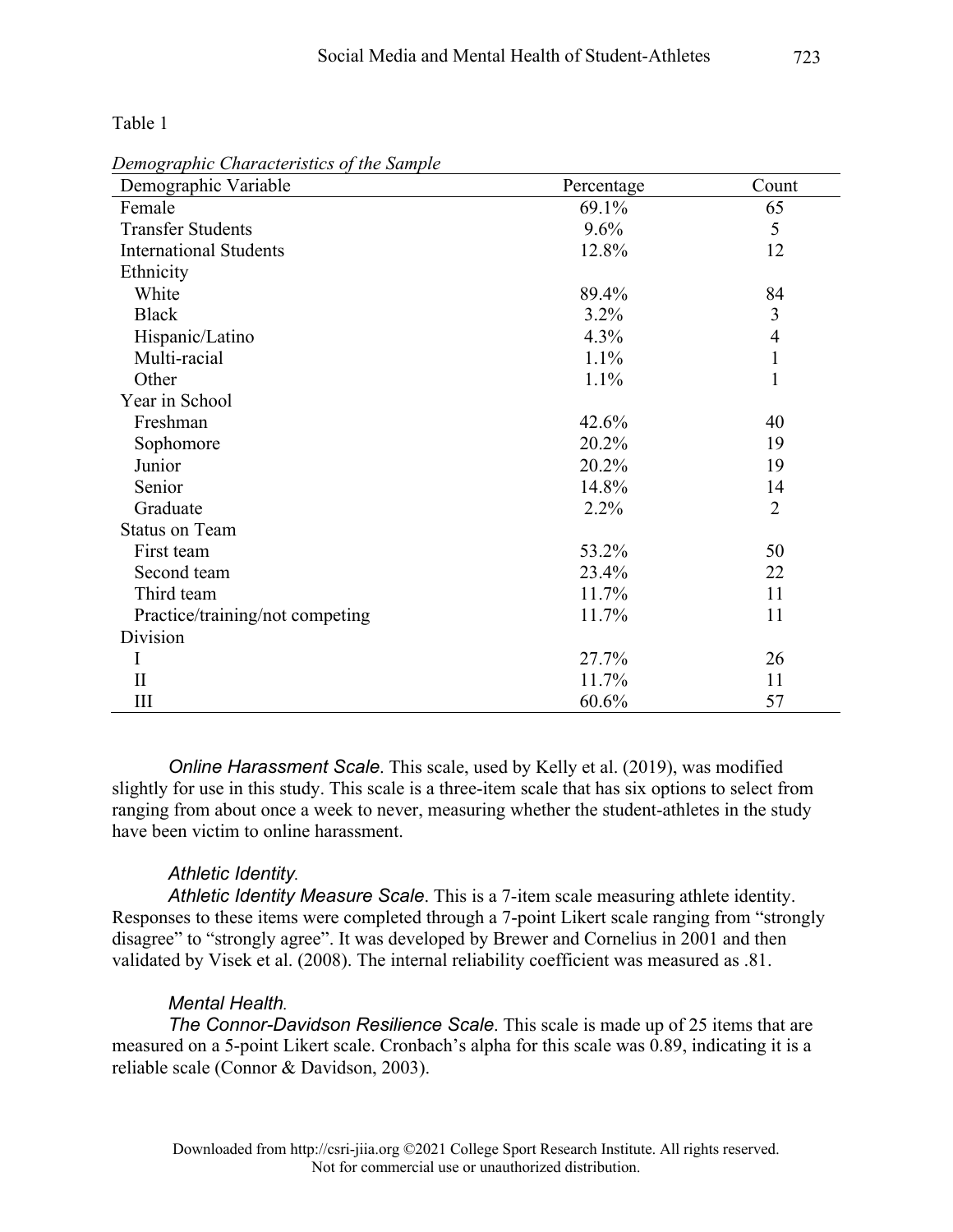*The Satisfaction with Life Scale*. This scale is made up of 10 items that include positively and negatively worded statements. These statements are measured through a 7-point Likert scale. The validity of this scale is measured through the correlations scored on each of the items: .81, .63, .61, .75, and .66 (Diener et al., 1985).

*The Vitality Scale*. The Vitality Scale measured a positive feeling of aliveness and energy through the analysis of 7 subjective vitality items (Ryan & Frederick, 1997). The Cronbach's alpha for this scale measured .92.

*The Rosenberg Self-Esteem Scale*. Self-esteem was measured using the Rosenberg Self-Esteem Scale which consists of 10 items measured through a 4-point Likert scale (Rosenberg, 1989). The Rosenberg Self-esteem scale is made up of five positively worded sentences and five negatively worded sentences. The Cronbach's alpha score was calculated to equal .91.

*The Athlete Burnout Scale*. Athlete Burnout was measured using the Athlete Burnout Scale created by Raedeke and Smith (2001)*.* This scale consists of 15 items measured with a 5 point Likert scale was used. Reliability of this scale was shown through its model fit,  $x^2 (87)$  – 198.7,  $p < 0.01$ , GFI = .90, NNFI = .93, CFI = .94, RMSEA = .073.

*The Perceived Stress Scale (short form)*. Student-athletes' perceptions of their own perceived stress was measured using Cohen et al's (1983) perceived stress scale (short-form). This scale is a 4-item Likert scale (Cohen et al.,1983). Cronbach's alpha for this scale was .77.

*Patient Health Questionnaire-4*. This scale was used to screen for anxiety and depression. This scale is the combination of two, two-item scales that measure anxiety and depression. The Cronbach's alpha was reported as greater than .8 (Kroenke, Spitzer, Williams, & Löwe, 2009).

#### *Procedure*

The survey was administered online through Qualtrics and was completed by participants at their leisure. The survey link was emailed directly to contacts, who then passed it on to the students. The researcher followed up with each agreeing institution twice, a week apart.

### *Analysis*

Data from this study were analyzed using SPSS version 25. The data were assessed using regression and multiple regression to determine if there was a significant relationship between social media use variables, demographic variables, and mental health measures. Correlations were also run. The level of significance used was  $p = .05$ .

#### *Qualitative Data Analysis*

Thematic analysis was used for the qualitative portion of this study (Clarke et al., 2019). Thematic analysis is a cluster method that is used to identify patterns across a dataset. To achieve this, a six-phase process outlined by Clarke et al. (2019) was used. This process is as follows: familiarization of the data, coding, generating initial themes, reviewing themes, defining and naming themes, and writing up. Thematic analysis was chosen as the best method for this as it is suitable to a wide range of responses (Clarke et al., 2019). Due to the nature of this analysis, and the wide variety of responses that the researcher anticipated, the themes were created through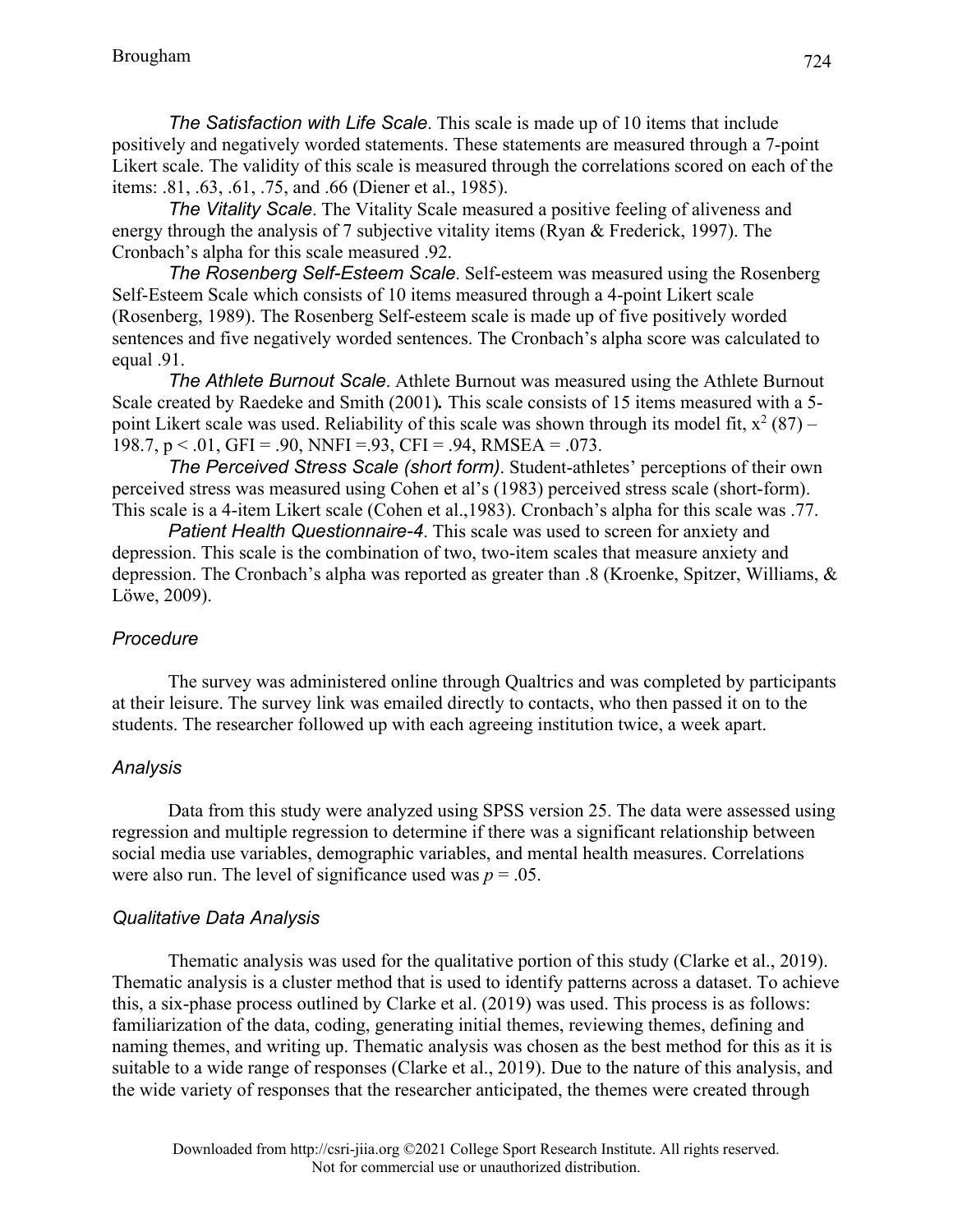inductive coding. Inductive coding allows theme development to be directed by the content of the data (Clarke et al., 2019). To do this, qualitative data was transferred to an excel document and thoroughly analyzed. After becoming familiar with the data, the first step was to determine which of the participants felt that social media had an impact on them. Following this, coding took place to identify whether the respondent felt that social media had a positive or negative impact on them. The final step in the analysis was identifying sub-themes within these two categories.

# **Results**

Descriptive statistics for the mental health scales in the sample are reported in Table 2. A Pearson correlation coefficient was calculated for the relationship between the use of specific social media applications and mental health measures. Table 3 reports the correlations. A significant negative correlation was found between YouTube and PHQ  $(r (92) = -.25, p < .05)$ , indicating a significant linear relationship between the two variables. Those who use YouTube score lower on the PHQ scale, indicating using YouTube results in lower levels of anxiety and depression.

Table 2 *Sample Mental Health Descriptive Statistics*

| Variable       | Total <i>M(SD)</i> | Male $M(SD)$ | Female <i>M(SD)</i> |
|----------------|--------------------|--------------|---------------------|
| 1. AIMS        | 36.40(6.86)        | 37.07(6.76)  | 36.11(6.94)         |
| 2. PHQ         | 4.40(3.74)         | 1.97(2.31)   | 5.49(3.75)          |
| 3. PSS         | 6.60(3.49)         | 4.21(2.69)   | 7.66(3.29)          |
| 4. SatWLife    | 24.33(6.27)        | 24.97(5.28)  | 24.05(6.68)         |
| 5. Self-Esteem | 19.46(5.46)        | 22.55(4.67)  | 18.08(5.24)         |
| 6. Vitality    | 32.36(8.78)        | 37.86(6.71)  | 29.91(8.51)         |
| 7. Resilience  | 39.61(6.74)        | 42.28(5.30)  | 38.42(7.00)         |
| 8. SMUse       | 41.53(10.53)       | 36.62(9.65)  | 43.72(9.82)         |
| 9. OnlineHara  | 3.72(1.49)         | 4.00(2.00)   | 3.60(1.20)          |
| 10. Burnout    | 33.05(11.76)       | 29.07(9.51)  | 34.83(12.29)        |

Regression analyses were conducted on each mental health variable to determine the effects of social media use and demographic variables. Table 4 lists regression results for each mental health measure. Significant multiple linear regression results were identified within the PHQ  $(R^2 = .31, F(9, 84) = 4.09, p < .001)$ , PSS  $(R^2 = .28, F(9, 84) = 3.60, p < .005)$ , Self-Esteem ( $R^2 = .24$ ,  $F(9,84) = 2.30$   $p = .005$ ), and Vitality ( $R^2 = .28$ ,  $F(9,84) = 3.57$ ,  $p < .005$ ) scales.

A multiple linear regression was also calculated predicting participants satisfaction with life based on a number of demographic variables. The regression equation was not significant  $(R^2 = .13, F(9, 84) = 1.39, p > .05).$ 

Each of the four significant mental health measures noted significant differences in response scores across gender. However, the PHQ scale also noted a significant effect of being both Division I, and a graduate student. On the PSS scale, males scored 3.52 points less than females, meaning that their perceived stress was lower. On the self-esteem measure, males scored on average 4.51 points higher than their female counterparts meaning that they had higher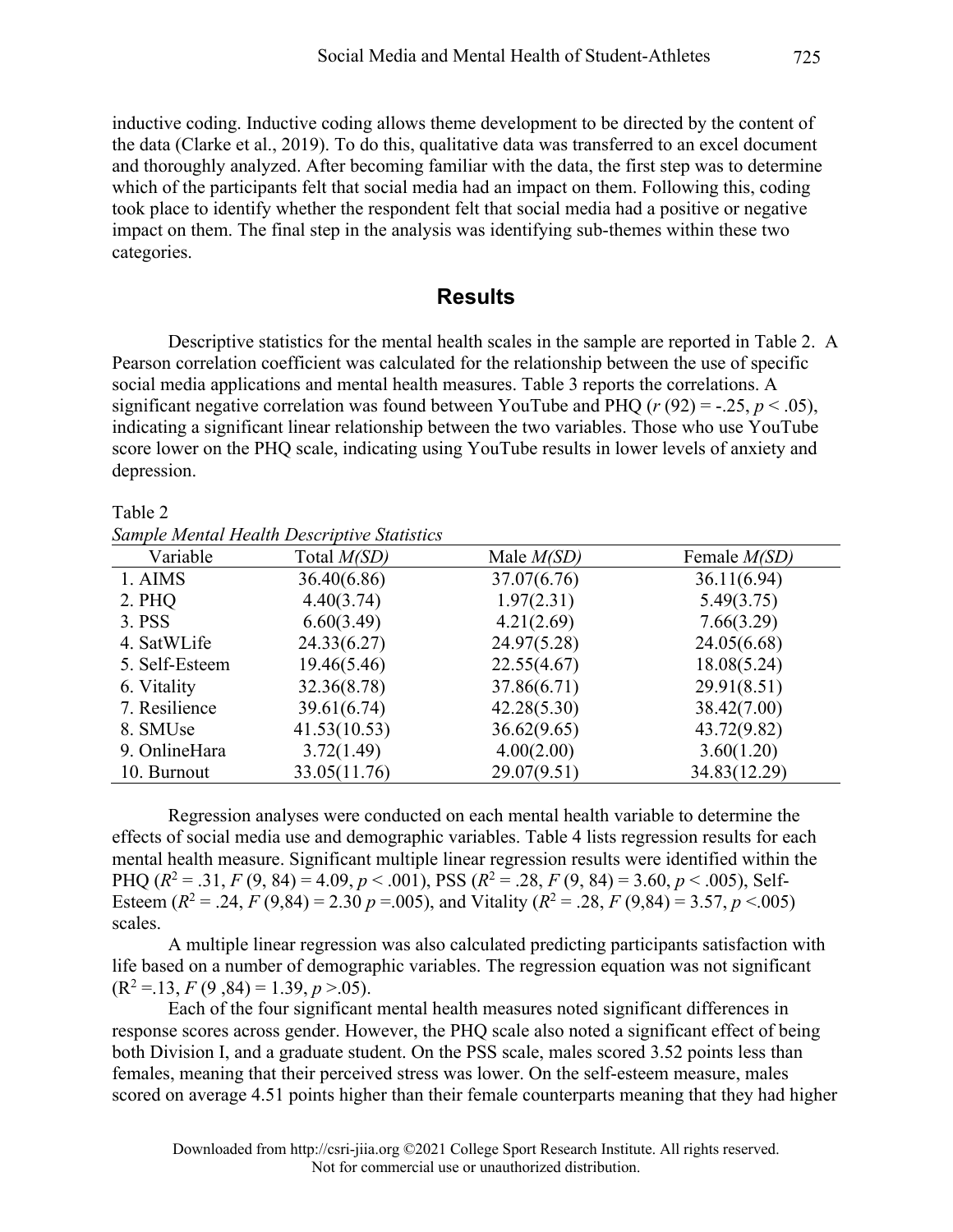self-esteem levels. On the Vitality scale, males scored on average 8.54 points higher than females. These findings indicate the female student-athletes have higher levels of mental health than their male counterparts.

| Inalviauai Nelwork ana Menial Healin Correlations |         |        |         |                |         |         |         |          |          |         |
|---------------------------------------------------|---------|--------|---------|----------------|---------|---------|---------|----------|----------|---------|
| Variable                                          |         | 2      | 3       | $\overline{4}$ | 5       | 6       | 7       | 8        | 9        | 10      |
| 1. Facebook                                       |         |        |         |                |         |         |         |          |          |         |
| 2. Twitter                                        | $.27**$ |        |         |                |         |         |         |          |          |         |
| 3. Instagram                                      | $.26*$  | $.26*$ |         |                |         |         |         |          |          |         |
| 4. LinkedIn                                       | $.25*$  | $.23*$ | .01     |                |         |         |         |          |          |         |
| 5. Snapchat                                       | $.22*$  | .18    | $.63**$ | $-.11$         |         |         |         |          |          |         |
| 6. TikTok                                         | $-.06$  | .12    | $.22*$  | $-.04$         | $.27**$ |         |         |          |          |         |
| 7. Youtube                                        | $-.01$  | .09    | $-.07$  | $-.05$         | $-.19$  | .05     |         |          |          |         |
| 8. Self-Esteem                                    | $-.19$  | .14    | .04     | .07            | .11     | .19     | .04     |          |          |         |
| 9. SatWLife                                       | $-.04$  | .09    | .11     | $-.06$         | .07     | .15     | .11     | $.59**$  |          |         |
| 10. PHQ                                           | .13     | $-.13$ | $-.03$  | $-.001$        | $-.002$ | $-.003$ | $-.25*$ | $-.65**$ | $-.56**$ |         |
| 11. PSS                                           | .15     | .001   | .10     | $-.01$         | .07     | .11     | $-.17$  | $-.61**$ | $-.56**$ | $.74**$ |

Table 3 *Individual Network and Mental Health Correlations*

*Note*: *p* < .05\* and *p* <.01\*\*

A multiple regression analysis was also conducted on athlete identity to determine the effect of demographic variables (Table 5). A multiple linear regression was calculated to predict athlete identity based on a number of variables. A significant regression equation was found  $(R^2)$  $=$  .19, *F* (8,85) = 2.49, *p* <.05), between athlete identity and Division II. The regression analysis did not show significant differences between team and individual sport athletes.

Further, a Pearson correlation coefficient was calculated for the relationship between athlete identity and various mental health measures (Table 6). A positive correlation was noted for both vitality and resilience. Vitality =  $(r (92) = .21, p < .05)$ , indicating that those with higher vitality levels, identified more strongly as an athlete. Resilience  $= (r (92) = .24, p < .05)$ , indicating that those with higher levels of resilience, identified more strongly as an athlete.

Table 7 is an analysis of the mental health measures. Burnout was significantly correlated with every mental health variable. When lower levels of athlete identity  $(r (92) = -.40, p < .01)$ , satisfaction with life  $(r (92) = -.57, p < .01)$ , self-esteem  $(r (92) = -.61 p < .01)$ , vitality  $(r (92) = -11)$ .64,  $p < .01$ ), and resilience  $(r (92) = -.53, p < .01)$ , increase, burnout would decrease. While scoring higher on PHQ ( $r$  (92) = .59,  $p$  < .01), online harassment ( $r$  (92) = .25,  $p$  < .05), and PSS (*r* (92) = .55, *p* < .01) correlated to increased burnout. Additionally*,* those student-athletes who scored higher on vitality ( $r$  (92) = .21,  $p$  < .05), and resilience ( $r$  (92) = .24,  $p$  < .05) identified more strongly on the athlete identity scale.

A regression analysis was run to identify any significant differences in social media use between males and females. Results are reported in Table 8. A significant regression equation was found  $(R^2 = .10, F(1, 92) = 10.61, p < .05)$ . To further analyze the significant differences, the file was split between gender. There were no significant correlations noted between the four primary mental health measures and social media use, reported in Table 9, however, this analysis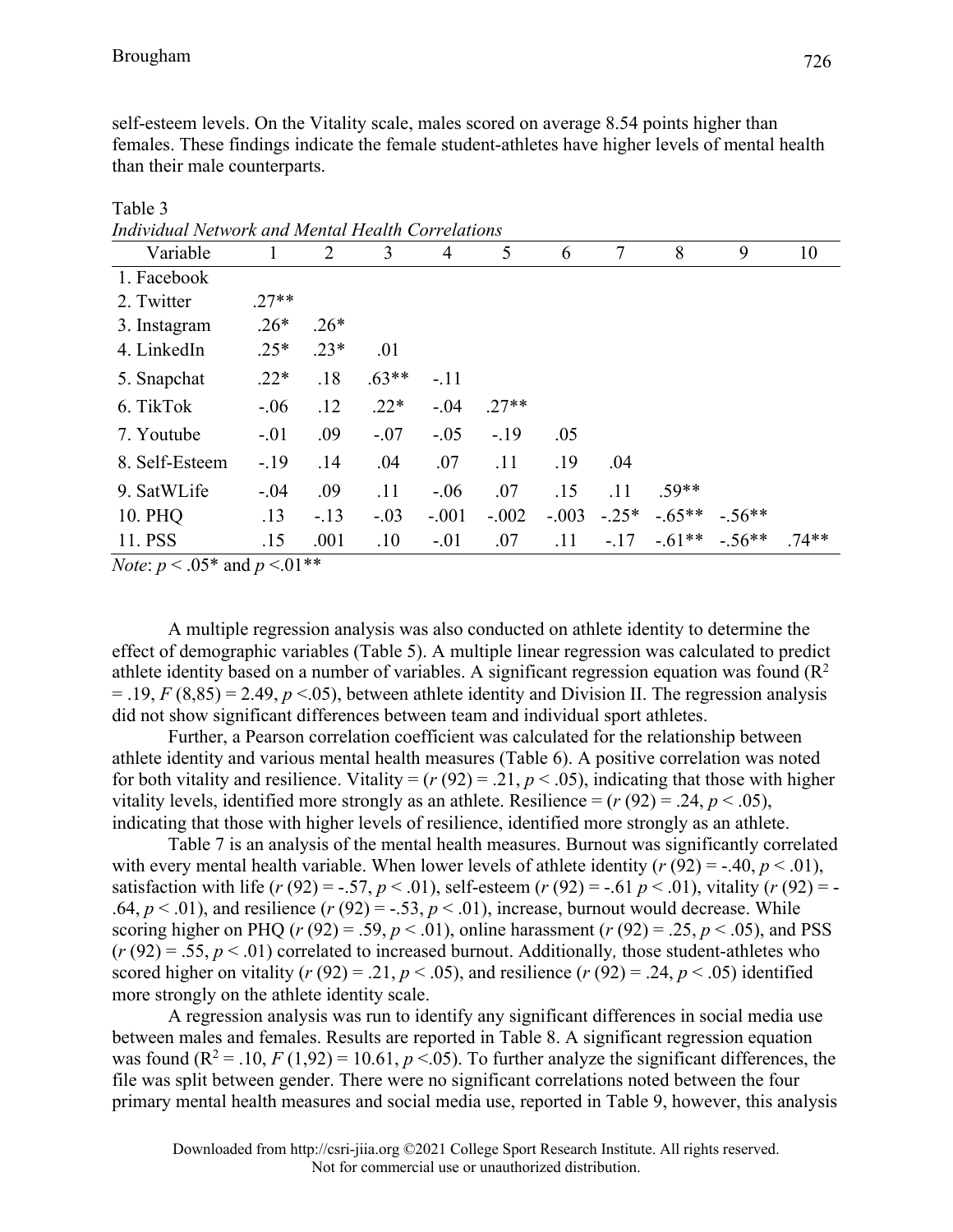|                | B       | β       | S.E.                                                                                                                       | t-value | <i>p</i> -value |
|----------------|---------|---------|----------------------------------------------------------------------------------------------------------------------------|---------|-----------------|
|                |         |         | PHQ (R <sup>2</sup> = .31, Adjusted R <sup>2</sup> = .23, <i>SE</i> = 3.28, F = 4.09, <i>df</i> = 9, <i>p</i> < .001)      |         |                 |
| Constant       | 6.35    |         | 1.73                                                                                                                       | 3.67    | .000            |
| SMUseTotal     | $-.02$  | $-.06$  | .04                                                                                                                        | $-.56$  | .58             |
| D <sub>1</sub> | $-1.85$ | $-.22$  | .80                                                                                                                        | $-2.31$ | .02             |
| D2             | .77     | .07     | 1.15                                                                                                                       | .67     | .51             |
| GenderSimple   | $-3.66$ | $-.46$  | .81                                                                                                                        | $-4.54$ | .000            |
| TeamSport      | $-16$   | $-.02$  | .75                                                                                                                        | $-.21$  | .83             |
| Sophomore      | .14     | .02     | .92                                                                                                                        | .16     | .88             |
| Junior         | 1.18    | .13     | .94                                                                                                                        | 1.25    | .22             |
| Senior         | 1.19    | .11     | 1.03                                                                                                                       | 1.16    | .25             |
| Graduate       | 5.38    | .21     | 2.39                                                                                                                       | 2.25    | .03             |
|                |         |         | PSS (R <sup>2</sup> = .28, Adjusted R <sup>2</sup> = .20, <i>SE</i> = 3.12, F = 3.60, <i>df</i> = 9, <i>p</i> < .005)      |         |                 |
| Constant       | 7.37    |         | 1.65                                                                                                                       | 4.48    | .000            |
| SMUseTotal     | .01     | .03     | .03                                                                                                                        | $-.56$  | .78             |
| D1             | $-1.27$ | $-.16$  | .77                                                                                                                        | $-2.31$ | .10             |
| D2             | $-.87$  | $-080$  | 1.09                                                                                                                       | .67     | .43             |
| GenderSimple   | $-3.52$ | $-.47$  | .77                                                                                                                        | $-4.54$ | .000            |
| TeamSport      | .28     | .04     | .72                                                                                                                        | $-.21$  | .70             |
| Sophomore      | $-.38$  | $-.04$  | .88                                                                                                                        | .16     | .67             |
| Junior         | 1.01    | .12     | .90                                                                                                                        | 1.25    | .26             |
| Senior         | $-.02$  | $-.002$ | .98                                                                                                                        | 1.16    | .98             |
| Graduate       | 2.07    | .12     | 2.28                                                                                                                       | 2.25    | .20             |
|                |         |         | Self-Esteem (R <sup>2</sup> = .24, Adjusted R <sup>2</sup> = .16, <i>SE</i> = 5.01, F = 2.93, <i>df</i> = 9, p = .005)     |         |                 |
| Constant       | 16.94   |         | 2.64                                                                                                                       | 6.42    | .000            |
| SMUseTotal     | .02     | .03     | .06                                                                                                                        | .27     | .79             |
| D1             | 2.38    | .20     | 1.23                                                                                                                       | 1.94    | .06             |
| D2             | .71     | .04     | 1.75                                                                                                                       | .41     | .69             |
| GenderSimple   | 4.51    | .38     | 1.23                                                                                                                       | 3.66    | .000            |
| TeamSport      | .41     | .04     | 1.15                                                                                                                       | .36     | .72             |
| Sophomore      | .50     | .04     | 1.41                                                                                                                       | .36     | .72             |
| Junior         | $-2.34$ | $-.17$  | 1.44                                                                                                                       | $-1.63$ | .11             |
| Senior         | $-.23$  | $-.02$  | 1.57                                                                                                                       | $-.15$  | .88             |
| Graduate       | $-5.26$ | $-.14$  | 3.66                                                                                                                       | $-1.44$ | .15             |
|                |         |         | Vitality (R <sup>2</sup> = .28, Adjusted R <sup>2</sup> = .20, <i>SE</i> = 7.86, F = 3.57, <i>df</i> = 9, <i>p</i> < .005) |         |                 |
| Constant       | 27.52   |         | 4.14                                                                                                                       | 6.65    | .000            |
| SMUseTotal     | .07     | .08     | .09                                                                                                                        | .79     | .43             |
| D <sub>1</sub> | 3.28    | .17     | 1.92                                                                                                                       | 1.71    | .09             |
| D <sub>2</sub> | $-1.16$ | $-.04$  | 2.75                                                                                                                       | $-.42$  | .67             |
| GenderSimple   | 8.54    | .45     | 1.93                                                                                                                       | 4.42    | .000            |
| TeamSport      | $-1.22$ | $-.07$  | 1.80                                                                                                                       | $-.68$  | .50             |
| Sophomore      | 2.33    | .11     | 2.21                                                                                                                       | 1.05    | .30             |
| Junior         | $-2.58$ | $-.12$  | 2.26                                                                                                                       | $-1.14$ | .26             |
| Senior         | $-2.28$ | $-.093$ | 2.46                                                                                                                       | $-93$   | .36             |
| Graduate       | $-7.80$ | $-.13$  | 5.74                                                                                                                       | $-1.36$ | .18             |

Table 4 *Regression Results for the Effects of Social Media Use on Mental Health*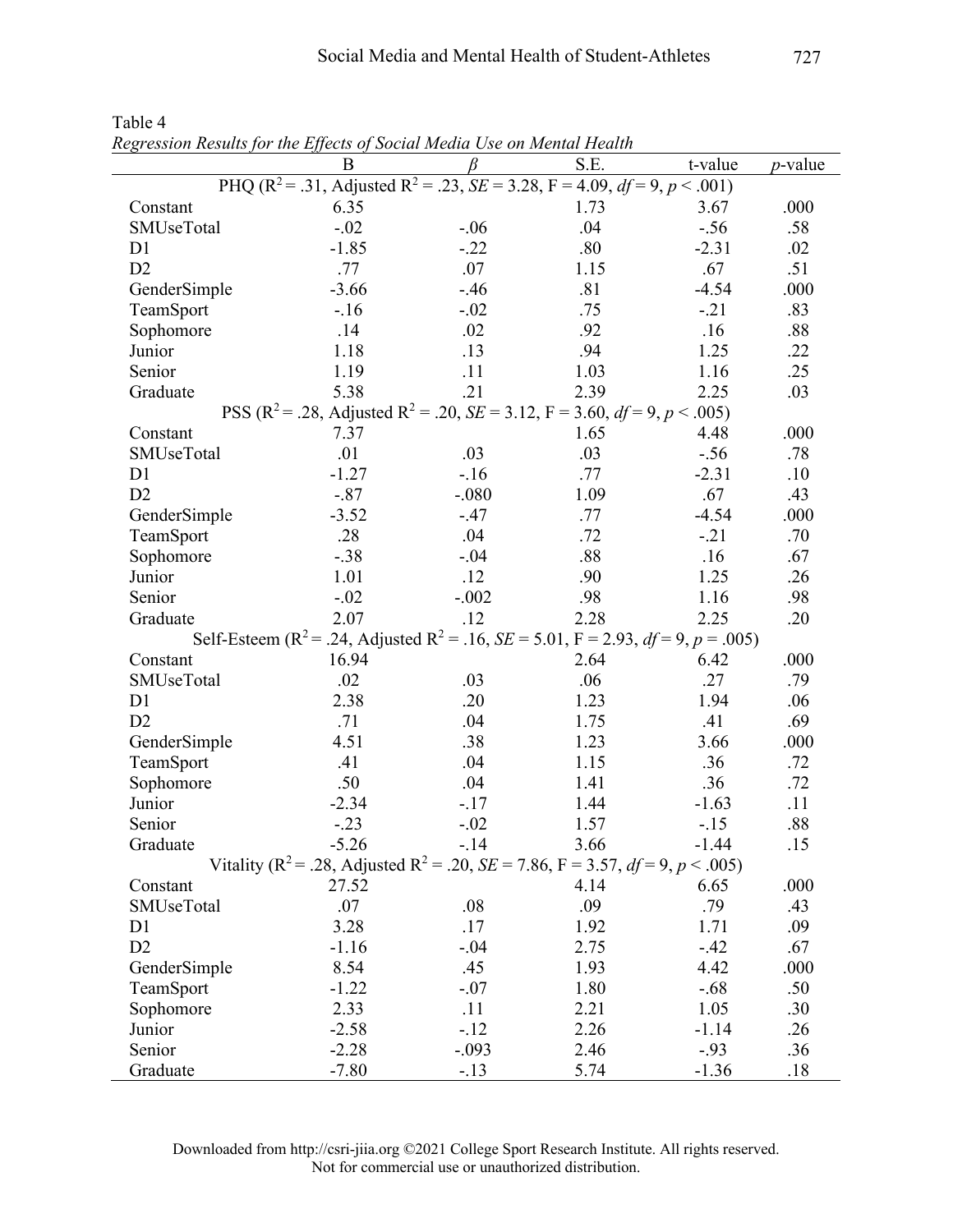| <u>Respersively results</u> for themselve receively |                                                                                                                       |        |      |         |                 |
|-----------------------------------------------------|-----------------------------------------------------------------------------------------------------------------------|--------|------|---------|-----------------|
|                                                     |                                                                                                                       |        | S.E. | t-value | <i>p</i> -value |
|                                                     | AIMS (R <sup>2</sup> = .19, Adjusted R <sup>2</sup> = .11, <i>SE</i> = 6.46, F = 2.49, <i>df</i> = 8, <i>p</i> < .05) |        |      |         |                 |
| Constant                                            | 33.95                                                                                                                 |        | 1.59 | 21.32   | .000            |
| D1                                                  | 1.81                                                                                                                  | .12    | 1.57 | 1.16    | .25             |
| D2                                                  | 7.06                                                                                                                  | .33    | 2.22 | 3.18    | .002            |
| GenderSimple                                        | 1.12                                                                                                                  | .08    | 1.51 | .74     | .46             |
| TeamSport                                           | 2.84                                                                                                                  | .20    | 1.48 | 1.92    | .06             |
| Sophomore                                           | $-2.64$                                                                                                               | $-.16$ | 1.81 | $-1.46$ | .15             |
| Junior                                              | $-.26$                                                                                                                | $-.02$ | 1.84 | $-.14$  | .89             |
| Senior                                              | $-2.61$                                                                                                               | $-.14$ | 2.02 | $-1.30$ | .20             |
| Graduate                                            | 2.84                                                                                                                  | $-.16$ | 4.71 | $-1.56$ | .12             |

| Table 5                                 |  |
|-----------------------------------------|--|
| Regression Results for Athlete Identity |  |

Table 6

*AIMS Pearson Correlation with Various Mental Health Measures*

| лито т сагзон согтемнон тип кановз тении псани теази сз        |        |          |          |         |         |         |         |
|----------------------------------------------------------------|--------|----------|----------|---------|---------|---------|---------|
| Variable                                                       |        |          |          |         |         | n       |         |
| 1. AIMS                                                        |        |          |          |         |         |         |         |
| 2. PHQ                                                         | $-.15$ |          |          |         |         |         |         |
| 3. PSS                                                         | $-.14$ | $.74**$  |          |         |         |         |         |
| 4. SatWLife                                                    | .16    | $-.56**$ | $-.56**$ |         |         |         |         |
| 5. Self-Esteem                                                 | .14    | $-.65**$ | $-.61**$ | $.59**$ |         |         |         |
| 6. Vitality                                                    | $.21*$ | $-.70**$ | $-.65**$ | $.63**$ | $.66**$ |         |         |
| 7. Resilience                                                  | $.24*$ | $-.54**$ | $.50**$  | $.37**$ | $.53**$ | $.59**$ |         |
| 8. SMUse                                                       | .05    | .08      | .15      | .07     | $-.07$  | $-.06$  | $-.22*$ |
| $M_{\odot}$ ( $\sim$ 0.5 $\pm$ $\sim$ 1 $\sim$ 0.1 $\pm$ $\pm$ |        |          |          |         |         |         |         |

*Note*: *p* < .05\* and *p* <.01\*\*

| Table 7                           |          |        |          |        |          |         |         |         |
|-----------------------------------|----------|--------|----------|--------|----------|---------|---------|---------|
| <b>Mental Health Correlations</b> |          |        |          |        |          |         |         |         |
| Variable                          |          | 2      | 3        | 4      | 5        | 6       | 7       | 8       |
| 1. PHQ                            |          |        |          |        |          |         |         |         |
| 2. OnlineHar                      | $-.02$   |        |          |        |          |         |         |         |
| 3. Burnout                        | $.59**$  | $.25*$ |          |        |          |         |         |         |
| 4. AIMS                           | $-.15$   | .02    | $-.40**$ |        |          |         |         |         |
| 5. PSS                            | $.74**$  | .04    | $.55**$  | $-.14$ |          |         |         |         |
| 6. SatWLife                       | $-.56**$ | $-.15$ | $-.57**$ | .16    | $-.56**$ |         |         |         |
| 7. Self-Esteem                    | $-.65**$ | $-.06$ | $-.61**$ | .14    | $-.61**$ | $.59**$ |         |         |
| 8. Vitality                       | $-.70**$ | $-.06$ | $-.64**$ | $.21*$ | $-.65**$ | $.63**$ | $.66**$ |         |
| 9. Resilience                     | $-.54**$ | $-.15$ | $-.53**$ | $.24*$ | $-.50**$ | $.37**$ | $.53**$ | $.50**$ |

*Note*: *p* < .05\* and *p* <.01\*\*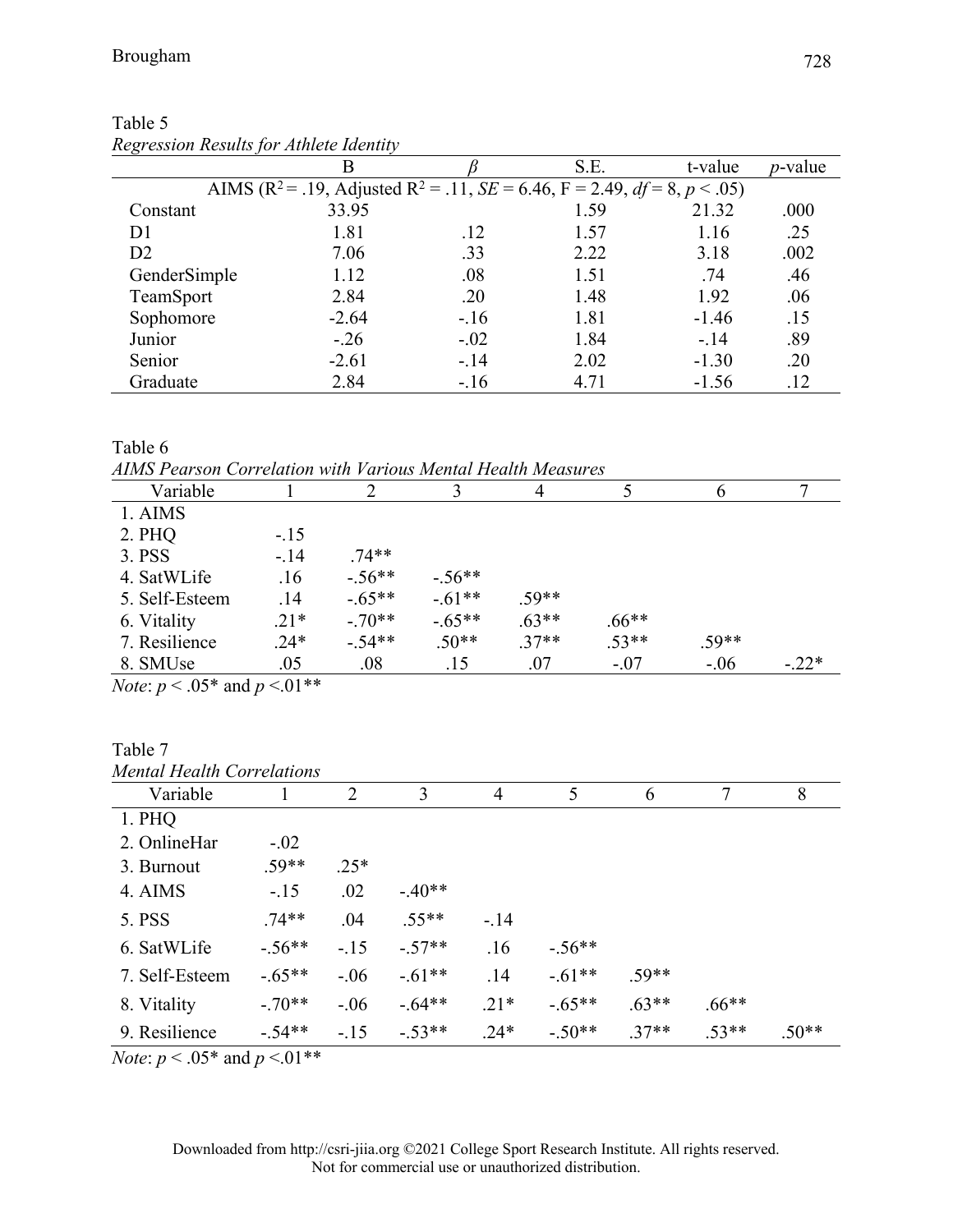| Regression Analysis of Social Media Use and Gender |                                                                                                                   |        |      |         |                 |
|----------------------------------------------------|-------------------------------------------------------------------------------------------------------------------|--------|------|---------|-----------------|
|                                                    |                                                                                                                   |        | S.E. | t-value | <i>p</i> -value |
|                                                    | Social Media Use ( $R^2$ = .10, Adjusted $R^2$ = .09 <i>SE</i> = 9.77, F = 10.61, <i>df</i> = 91, <i>p</i> < .01) |        |      |         |                 |
| Constant                                           | 43.72                                                                                                             |        |      | 36.09   | .000            |
| GenderSimple                                       | $-7.10$                                                                                                           | $-.32$ | 2.18 | $-3.26$ | .002            |

Table 8 *Regression Analysis of Social Media Use and Gender*

Table 9

*Correlation Analysis of Social Media Use and Mental Health by Gender*

| Variable       | 1        | $\overline{2}$ | 3         | $\overline{4}$ | 5        | 6       | $\overline{7}$ | 8       | 9      |
|----------------|----------|----------------|-----------|----------------|----------|---------|----------------|---------|--------|
|                |          |                |           | Female         |          |         |                |         |        |
| 1. PHQ         |          |                |           |                |          |         |                |         |        |
| 2. OnlineHar   | .03      |                |           |                |          |         |                |         |        |
| 3. Burnout     | $.56**$  | $.32*$         |           |                |          |         |                |         |        |
| 4. AIMS        | $-.18$   | $-0.012$       | $-.45**$  |                |          |         |                |         |        |
| 5. PSS         | $.70**$  | .04            | $.52**$   | $-.13$         |          |         |                |         |        |
| 6. SatWLife    | $-.60**$ | $-.09$         | $-.59**$  | .17            | $-.61**$ |         |                |         |        |
| 7. Self-Esteem | $-.59**$ | $-.08$         | $-.59**$  | .19            | $-.52**$ | $.62**$ |                |         |        |
| 8. Vitality    | $-.63**$ | $-.13$         | $-.60**$  | .21            | $-.52**$ | $.64**$ | $.57**$        |         |        |
| 9. Resilience  | $-.47**$ | $-.27*$        | $-0.49**$ | $.27*$         | $-.40**$ | $.30*$  | $.45**$        | $.37**$ |        |
| 10. SMUse      | $-.03$   | .16            | $-.09$    | .15            | .04      | .06     | .15            | .14     | $-.16$ |
|                |          |                |           | Male           |          |         |                |         |        |
| 1. PHQ         |          |                |           |                |          |         |                |         |        |
| 2. OnlineHar   | .08      |                |           |                |          |         |                |         |        |
| 3. Burnout     | $.56**$  | .31            |           |                |          |         |                |         |        |
| 4. AIMS        | .04      | .07            | $-.25$    |                |          |         |                |         |        |
| 5. PSS         | $.57**$  | .26            | $.51**$   | $-.12$         |          |         |                |         |        |
| 6. SatWLife    | $-.59**$ | $-.31$         | $-.48**$  | .11            | $-.55**$ |         |                |         |        |
| 7. Self-Esteem | $-.58**$ | $-.20$         | $-.56**$  | $-.05$         | $-.58**$ | $.62**$ |                |         |        |
| 8. Vitality    | $-.69**$ | $-14$          | $-.64**$  | .15            | $-.54**$ | $.73**$ | $.69**$        |         |        |
| 9. Resilience  | $-.60**$ | $-.10$         | $-.55**$  | .12            | $-.58**$ | $.59**$ | $.59**$        | $.71**$ |        |
| 10. SMUse      | $-.22$   | .01            | .01       | $-.11$         | $-.09$   | .18     | $-.18$         | $-.06$  | $-.13$ |

*Note*: *p* < .05\* and *p* <.01\*\*

did highlight strong significances between burnout and other mental health measures in both genders. Further correlation analysis was run analyzing relationships between specific social media networks and mental health variables, which are reported in Table 10. Females showed negative relationships between AIMS and LinkedIn (-.29\*) and Self-Esteem and Facebook (- .26\*\*), while having a positive relationship between Self-Esteem and TikTok (.32\*\*). Males showed positive correlations between Self-Esteem and both Instagram (.46\*) and Snapchat (.44\*). However, negative correlations were found between PHQ and Instagram (-.58\*\*) and Snapchat (-.48\*\*), as well as AIMS and YouTube (-.40\*), for male participants.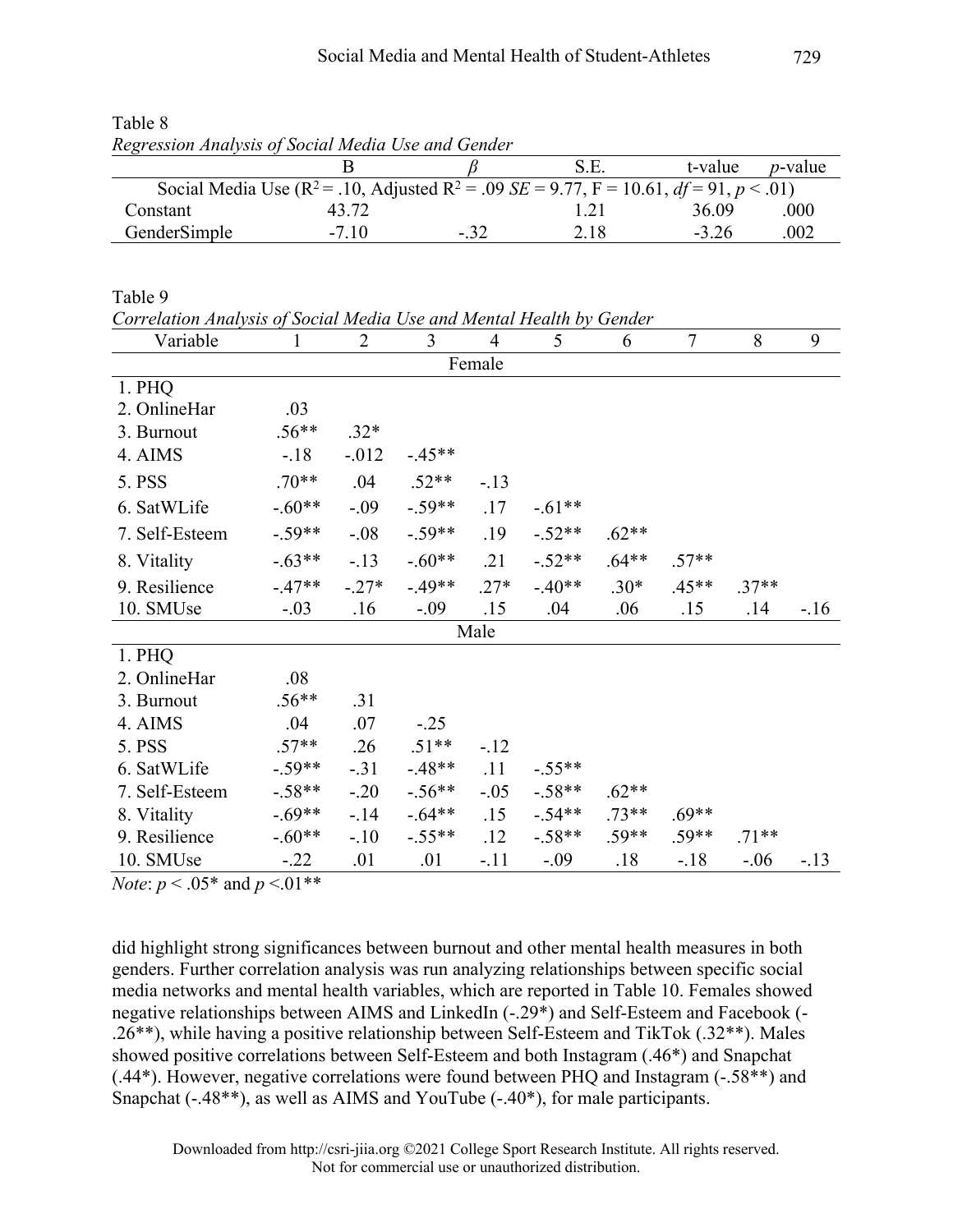| Correlation Analysis of Social Meaia Use and Individual Networks by Gender |          |                |                |                |          |         |        |         |         |        |        |
|----------------------------------------------------------------------------|----------|----------------|----------------|----------------|----------|---------|--------|---------|---------|--------|--------|
| Variable                                                                   | 1        | $\overline{2}$ | $\overline{3}$ | $\overline{4}$ | 5        | 6       | $\tau$ | 8       | 9       | 10     | 11     |
|                                                                            |          |                |                |                | Female   |         |        |         |         |        |        |
| 1. PHQ                                                                     |          |                |                |                |          |         |        |         |         |        |        |
| 2. AIMS                                                                    | $-.18$   |                |                |                |          |         |        |         |         |        |        |
| 3. PSS                                                                     | $.70**$  | $-.13$         |                |                |          |         |        |         |         |        |        |
| 4. SatWLife                                                                | $-.60**$ | .17            | $-.61**$       |                |          |         |        |         |         |        |        |
| 5. Self-Esteem                                                             | $-.59**$ | .19            | $-.52**$       | $.62**$        |          |         |        |         |         |        |        |
| 6. Facebook                                                                | .15      | $-.03$         | .13            | $-.13$         | $-.26**$ |         |        |         |         |        |        |
| 7. Twitter                                                                 | $-.08$   | .20            | .13            | .01            | .07      | $.37**$ |        |         |         |        |        |
| 8. Instagram                                                               | $-.04$   | .23            | .03            | $-.01$         | .08      | .21     | $.31*$ |         |         |        |        |
| 9. LinkedIn                                                                | .04      | $-.29*$        | $-.03$         | $-.07$         | .03      | $.30*$  | .21    | .05     |         |        |        |
| 10. Snapchat                                                               | .05      | .18            | .11            | $-.08$         | .18      | .10     | .22    | $.71**$ | $-.01$  |        |        |
| 11. TikTok                                                                 | $-.08$   | $-.01$         | .06            | .10            | $.32**$  | $-.14$  | .21    | .09     | $-.001$ | .21    |        |
| 12. YouTube                                                                | $-.10$   | $-.11$         | $-.02$         | .17            | $-.15$   | .13     | $-.05$ | .04     | $-.10$  | $-.23$ | .18    |
|                                                                            |          |                |                |                | Male     |         |        |         |         |        |        |
| 1. PHQ                                                                     |          |                |                |                |          |         |        |         |         |        |        |
| 2. AIMS                                                                    | .04      |                |                |                |          |         |        |         |         |        |        |
| 3. PSS                                                                     | $.57**$  | $-.12$         |                |                |          |         |        |         |         |        |        |
| 4. SatWLife                                                                | $-.59**$ | .11            | $-.55**$       |                |          |         |        |         |         |        |        |
| 5. Self-Esteem                                                             | $-.58**$ | $-.05$         | $-.58**$       | $.62**$        |          |         |        |         |         |        |        |
| 6. Facebook                                                                | $-.17$   | .12            | .02            | .24            | .12      |         |        |         |         |        |        |
| 7. Twitter                                                                 | $-.11$   | $-.13$         | $-.06$         | .27            | .15      | .14     |        |         |         |        |        |
| 8. Instagram                                                               | $-.58**$ | $-.13$         | $-.18$         | $.46*$         | .33      | .27     | .32    |         |         |        |        |
| 9. LinkedIn                                                                | .07      | .12            | .23            | $-.02$         | .08      | .20     | .24    | .00     |         |        |        |
| 10. Snapchat                                                               | $-.48**$ | $-.20$         | $-.27$         | $.44*$         | .24      | .34     | .21    | $.50**$ | $-.28$  |        |        |
| 11. TikTok                                                                 | $-.08$   | $-.25$         | $-.003$        | .36            | .12      | .03     | .01    | $.37*$  | $-.11$  | .33    |        |
| 12. YouTube                                                                | .01      | $-.40*$        | .21            | $-.19$         | $-.14$   | $-.14$  | .23    | .08     | $-.10$  | .06    | $-.04$ |

| Table 10                                                                   |  |  |
|----------------------------------------------------------------------------|--|--|
| Correlation Analysis of Social Media Use and Individual Networks by Gender |  |  |

*Note:*  $p < .05^*$  and  $p < .01^{**}$ 

# *Qualitative Results*

Respondents were asked how they feel their use of social media effects their lives as student-athletes. As mentioned above, the first step in the analysis was identifying whether the respondent felt that social media had an impact on them. The responses that showed social media had an impact were then analyzed into positive and negative impacts. Within these categories inductive analysis took place.

# *Positive*

*Communication.* Users who identified that social media had a positive effect on them, often paired this with providing them a platform to have open communication with people who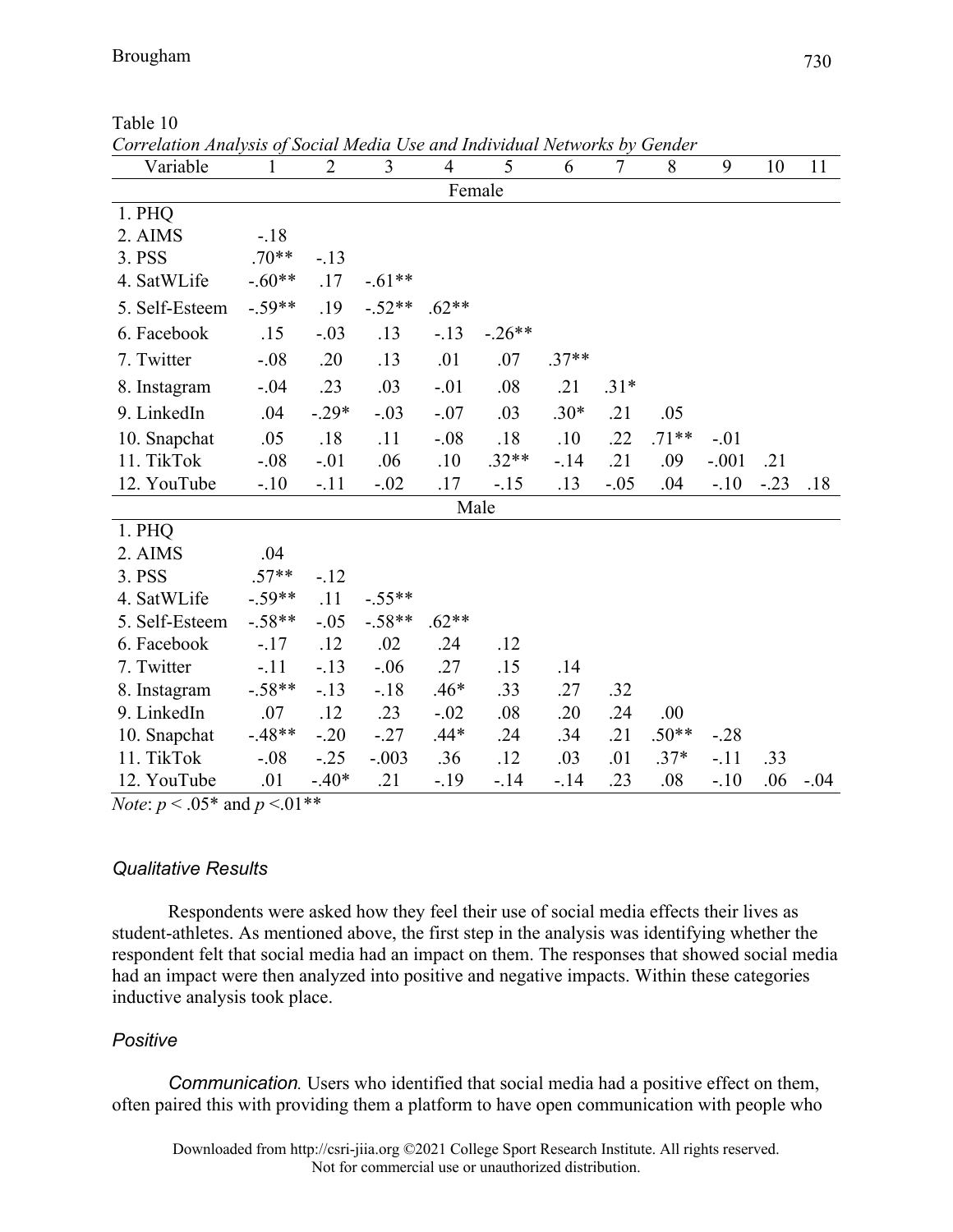they may otherwise lose touch with. One participant stated, "I feel like it keeps me connected with old friends, teammates, and other teams across the world. It keeps me up to date on a lot of things." It also provided a platform for users to be recruited by allowing them easier access to communicate with coaches. Other participants said, "It's helps me stay in contact with my coaches and teammates," and, "It helped me get recruited."

*Relieve Stress*. Some users identified that social media was something that they were able to use to escape their stresses. One participant stated, "It is used as a stress relief method. When I am stressed, I check social media to avoid responsibilities for a couple of minutes." Another participant said, "Helps me get my mind off of things."

*Motivation*. Users noted that social media gave them access to the population of their peers and competition. This allowed them to keep an eye on what they were doing for training, which could be used as motivation for their own training and success. One participant stated, "Personally, I feel like it helps me. I use social media to look at ways to better myself as an athlete. I will follow sports pages and motivational pages that help me better myself." Another participant stated, "I find videos of different plays and skills for my sport, as well as see what other teams in my division are doing."

#### *Negative*

*Procrastination*. The most common negative effect of social media that users noted was procrastination. Users stated they would go to social media to get away from their responsibilities or avoid interaction. One participant stated, "It's a major distraction from doing my homework and studying" while another said, "My phone becomes a security blanket for me whenever I'm put in an uncomfortable situation. this interferes with my bond with my team sometimes. I procrastinate by going on my phone as well."

*Loss of Sleep*. Users felt that social media made them more tired. This was because they would stay up late on social media, or they would have interrupted sleep because of it. One participant stated, "Sometimes I overuse social media and it affects my time management, hours of sleep and other things." Another participant stated, "I think sometimes I spend too much time on social media, and I could use that time better. I could spend more time studying, working out, practicing, or even sleeping."

*Vulnerable*. Some users felt that social media provided a platform for them to be judged by fellow student-athletes. One user stated, "I hate using it. Instagram is a platform that basically just causes individuals, specifically young women, to compare themselves to others whether it is body image or how one presents their life. It is draining and very pessimistic most of the time." Another user stated, "I feel the pressure to perform more successfully knowing that it will be posted on social media. Even if someone does not comment on it, there are often silent judgers."

# **Discussion**

While previous studies have been completed individually on social media, student athletes, and mental health, few studies have been completed on social media's impact on the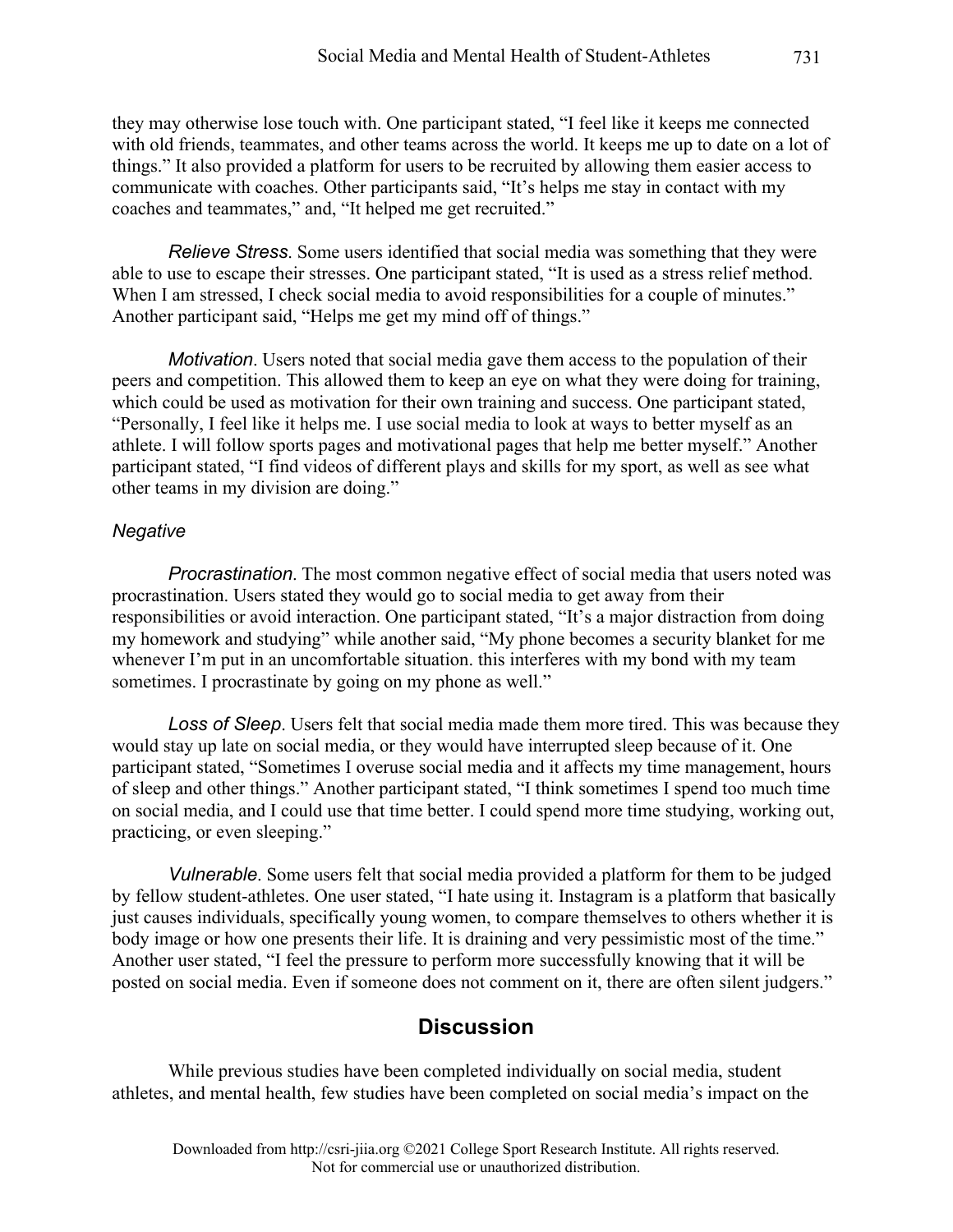mental health of student-athletes. Thus, the goal of this study was to explore this specific connection in more depth. The results of the current study differed from some previous research. For example, Faraon and Kaipainen (2014) identified a significant negative relationship between Facebook use and self-esteem, which was not identified in this study. A possible reason for this could be less emphasis placed on Facebook use amongst this particular age group. Chen (2020) shares that the most frequent users of Facebook are users between 25-30 years old with 84% sharing that they use Facebook. Facebook was established in 2006 (Boyd, 2019), while Instagram (2010) (Evans, 2018), Snapchat (2011) (O'Connell, 2020), and TikTok (2016) (Mohsin, 2020) are all much more recent and aimed at a different demographic of users. Interestingly, the only significant relationship identified in the current study between different social media platforms, and the mental health measures used in this study, was a significant negative relationship between YouTube and anxiety/depression. While there is a lack of information identifying any relationship between YouTube consumption and anxiety/depression, Chen (2020) shares that YouTube is the social media platform with the highest U.S consumption. Chen (2020) further explains that 78% of men and 68% of women use YouTube with 90% of 18- 24 years olds using it. Possible reasons for this could be its simple sharing capabilities, and access to a large audience (Rahebi, 2016). As well as this, it has leisure capabilities. Allowing viewers to watch whatever genre they desire on smart devices (Rahebi, 2016). A possible explanation for the relationship found in this study could be that the students-athletes are watching videos that make them feel good – this could range from funny videos, to videos of other interests that they have.

McLoughlin et al. (2019) identified that cyber victimization had a significant impact on anxiety, depression, and stress in adolescents. However, the results of this study did not identify any significances with online harrassment. As the size of this study was only 94 student-athletes, it is possible that not enough of the respondents experienced online harassment, thus making the relationship unlikely to exist in this sample. Also, since the sample included many Division III athletes, the liklihood of experiencing online harssmant in this sample may have been lower.

Qualitative findings of this study support those of Ramzan et al. (2019) who identified that participants use social media to compare themselves to others. Within the qualitative findings of this study, users could percieve this as positive or negative, suggesting a reason for no conclusive significant correlation in the quantitative data. Further analysis of qualitative results in this study showed similarities to the findings of Spraggins (2009) who noted that problematic social networking use is associated with decreased self-esteem, happiness, satisfaction with life, and increased depression and loneliness. While respondents did not explicitly state increased depression as a result of social media use, there were links to decreased self-esteem and loneliness. Quantitative data of this thesis did not measure Spraggins (2009) defined theory of problematic use, which can account for the lack of statistically significant correlations. This project did not look into the defined theory of problematic use identified by Spraggins (2009), but future research should use this definition to build another project that looks to identifying at what point student-athletes begin using social media in a problematic way.

In a study completed by Woods and Scott (2016), they identified that social media could have an impact on sleep. The qualitative data from this research project supports this finding. Further research should be completed on student-athletes sleeping habits as Benitez and Gunstad (2012) completed a study on undergraduate students' sleep and noted poor sleep impacted depression and anxiety.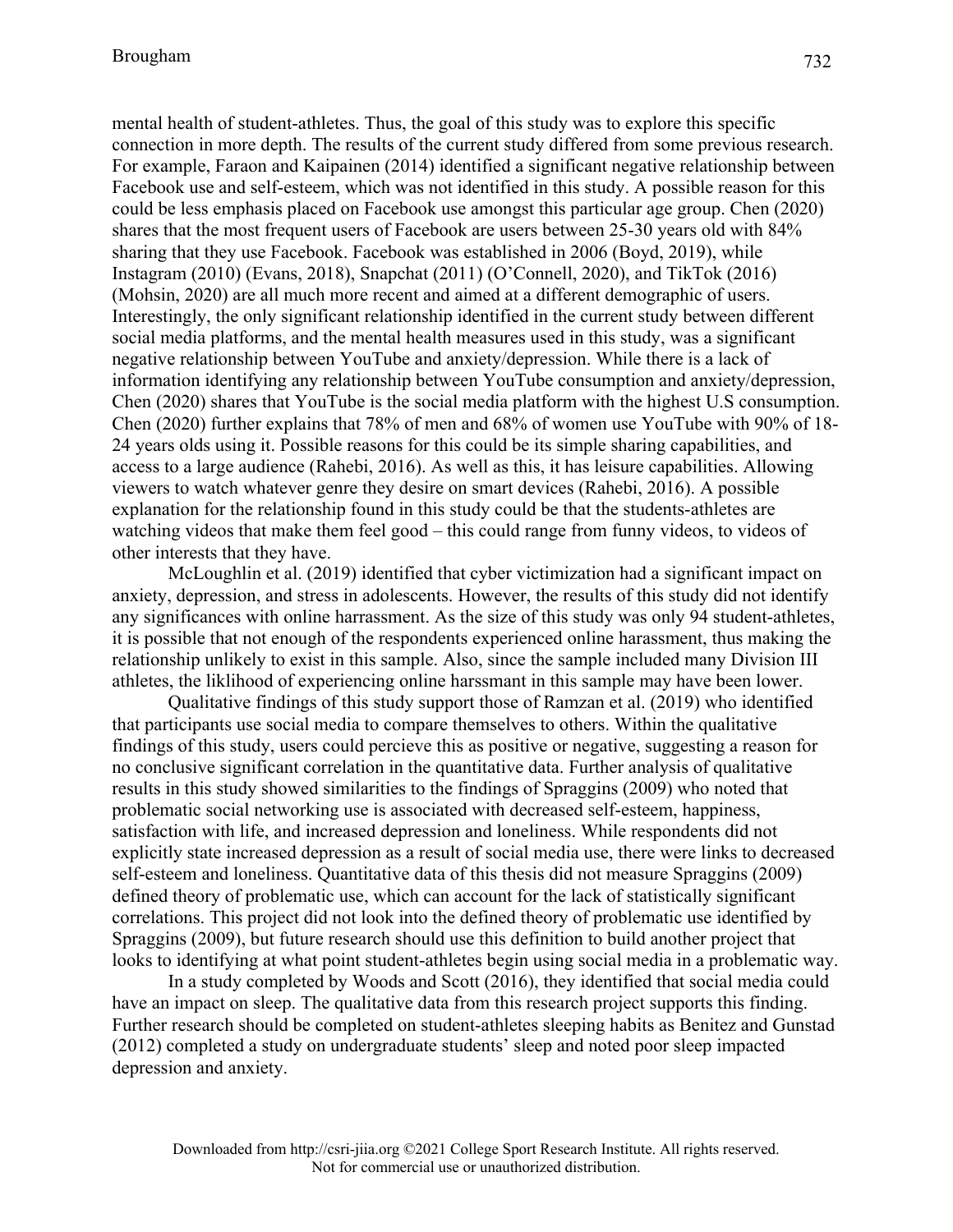Findings of this research project identified a strong correlation between anxiety/depression and burnout. It could be that some of this is related to the similarities in presentation of symptoms (Freudenberger, 1974). Further, a study completed by Kaschka et al, (2011) noted that the significance in overlap between burnout and depression is so prevalent, that burnout could be a risk factor for depression. College sport employees should attempt to reduce burnout by providing the student-athletes with opportunities to identify outside being a studentathlete. Examples could be movie nights or quiz nights.

Further, regression analyses for the effects of social media on individual mental health variables noted that there were significant differences in the mental health scores between males and females in response. Males scored lower in anxiety/depression and perceived stress, while scoring higher on self-esteem and vitality. It is possible that this is due to the smaller amount of time that males spend on social media in relation to their female counterparts as found in this study. It could be argued, due to the increased time on social media, that social media is more important to females. In support of this, when data for males and females are analyzed separately, there is a relationship between Facebook usage and female users' self-esteem, which could be explained through the findings of Faraon and Kaipainen (2014). Interestingly, it was found that LinkedIn had a significant negative relationship with athlete identity of females in this study. This could be due to the platform of LinkedIn being centered around career networks. LinkedIn allows the student-athletes a place to market themselves as young professionals in a career field, as opposed to the sport field. In males, it was identified that Instagram and Snapchat usage had a positive relationship with mental health, and use may decrease anxiety and depression and increase life satisfaction . YouTube was found to have a significant negative correlation with male user's athletic identity. A possible explanation for this could be the content that is being consumed on this platform by the user. YouTube provides easy access to watch a variety of different content. Users could be consuming anything from music videos, to gaming live streams. This would allow for the student-athlete to identify more strongly with another hobby outside of their own sport. The differences between gender are significant to note if insititutions consider implementing social media training. There is a suggestion in these vast significant differences that blanket education will not achieve its goal of educating the studentathletes on the dangers of social medis use. Future research should look directly into the differences in perception of social media and its value between male and female student-athletes. This research would more specifically show the differences in the impact that social media has on people of different genders.

Additionally, the regression analysis of anxiety and depression noted that there are higher levels of anxiety and depression in Division III and graduate student-athletes. It is possible this finding is due to fewer resources to help this group of student-athletes. Further research should be completed on Division III student-athletes to identify trends surrounding their anxiety and depression as this could change approaches within the coaching and guiding of these studentathletes. Additionally, these student-athletes may suffer from insecurities surrounding their athletic talent, and their use of social media could be problematic in providing them a platform to compare themselves to other athletes. Exploratory research could be completed on the differences in resources between NCAA divisions and whether the athletes believe that they are provided adequate resources to be successful and healthy.

For graduate student-athletes, it seems understandable that they would express higher levels of anxiety and depression as they are likely transitioning out of life as a student-athlete sooner and may feel overwhelmed with their responsibilities. Their coursework may also be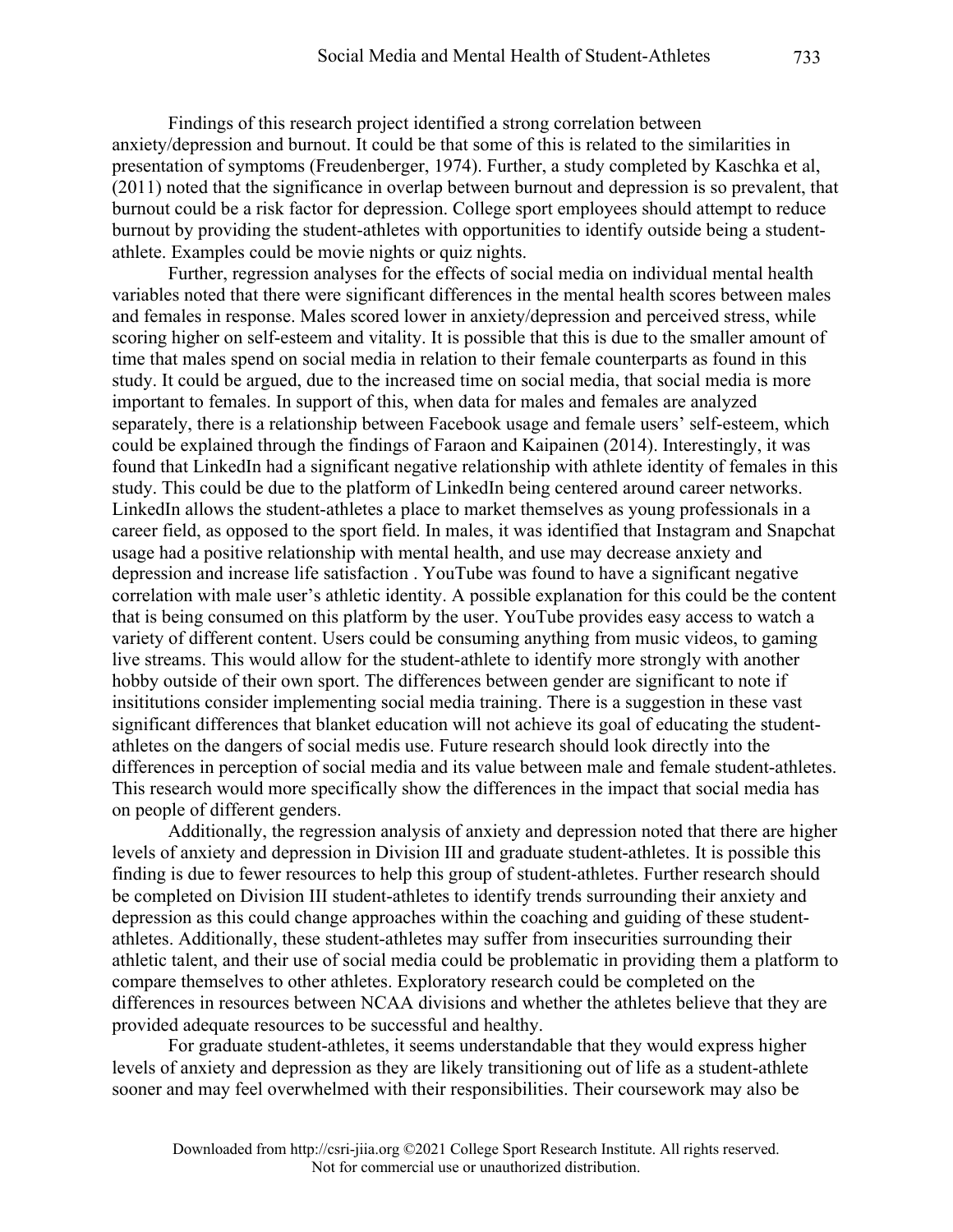more intensive. While this study did not identify that graduate students have higher levels of perceived stress, future research should look specifically into perceived stress, anxiety, and depression of graduate student-athletes. Potentially, this research could identify trends relating to social media use in graduate student-athletes whose peers have graduated and gone on to be successful or unsuccessful in their career professions. Additionally, identifying if transition is something that is more worrisome to graduate students would help student-athlete development programs within athletic departments prepare their students better.

Results indicated that being a Division II athlete has a significant positive effect on athlete identity. This could be because student-athletes at the Division II level are trying to compete with student-athletes at the Division I level and are putting in more effort to get to that level. A similar explanation was discussed by Huml (2018) who found similar athletic identity between Division I and Division II.

Analyses indicated that vitality and resilience positively relate to athlete identity, hhis finding likely shows that those in a more positive headspace feel more positive about their sport. While those who are struggling mentally are more likely view their sport negatively, or as a burden, which is supported by burnout having a significant negative relationship with athlete identity. The significance of burnout negatively impacting athlete identity is important because, if student-athletes who are suffering from burnout are less likely to identify with their sport or as an athlete then the effort that they put into being successful has a chance to take away from the program and other athletes. With psychological counselling and treatment, however, it is possible for student-athletes suffering from burnout to come back. Hill et al, (2009) identified higher levels of avoidant coping (defined as coping which disengages from the stressor) related to higher levels of burnout.

Based on the results of this study, it is suggested that athletic departments educate student-athletes on healthy social media use and provide instruction on coping strategies that center the student-athlete on their development. It would be expected that this would deemphasize the importance of social media and student-athletes would be able to treat it with less value. Athletic staff should be aware that mental health issues are prevalent within this population, and help-seeking behavior should be encouraged. The findings of this study would support the idea that females are more susceptible to mental health issues from social media use, and in future there should be training created that is directed toward this.

# **Limitations**

The biggest limitation of this research was the sample size. While over 100 Division I, II, and III schools were contacted to participate in this survey, only a small number agreed to distribute to their student-athletes. Then, the number of student-athletes that chose to respond was less than desirable and skewed toward Division III. In the future, research should attempt to partner with a conference at the Division I level. This is a topic that is growing in importance and will likely evolve with the new NIL rules. Partnering with a conference would assure distribution to the desired population of student-athletes.

Additionally, it is possible that the definition of social media use used in this research could have impacted possible results. In future research, measuring the hours of consumption across different platforms, or purpose for social media use could show different mental health impacts. Future research should continue to explore how social media use is measured in psychological studies to include the most useful and valid measures.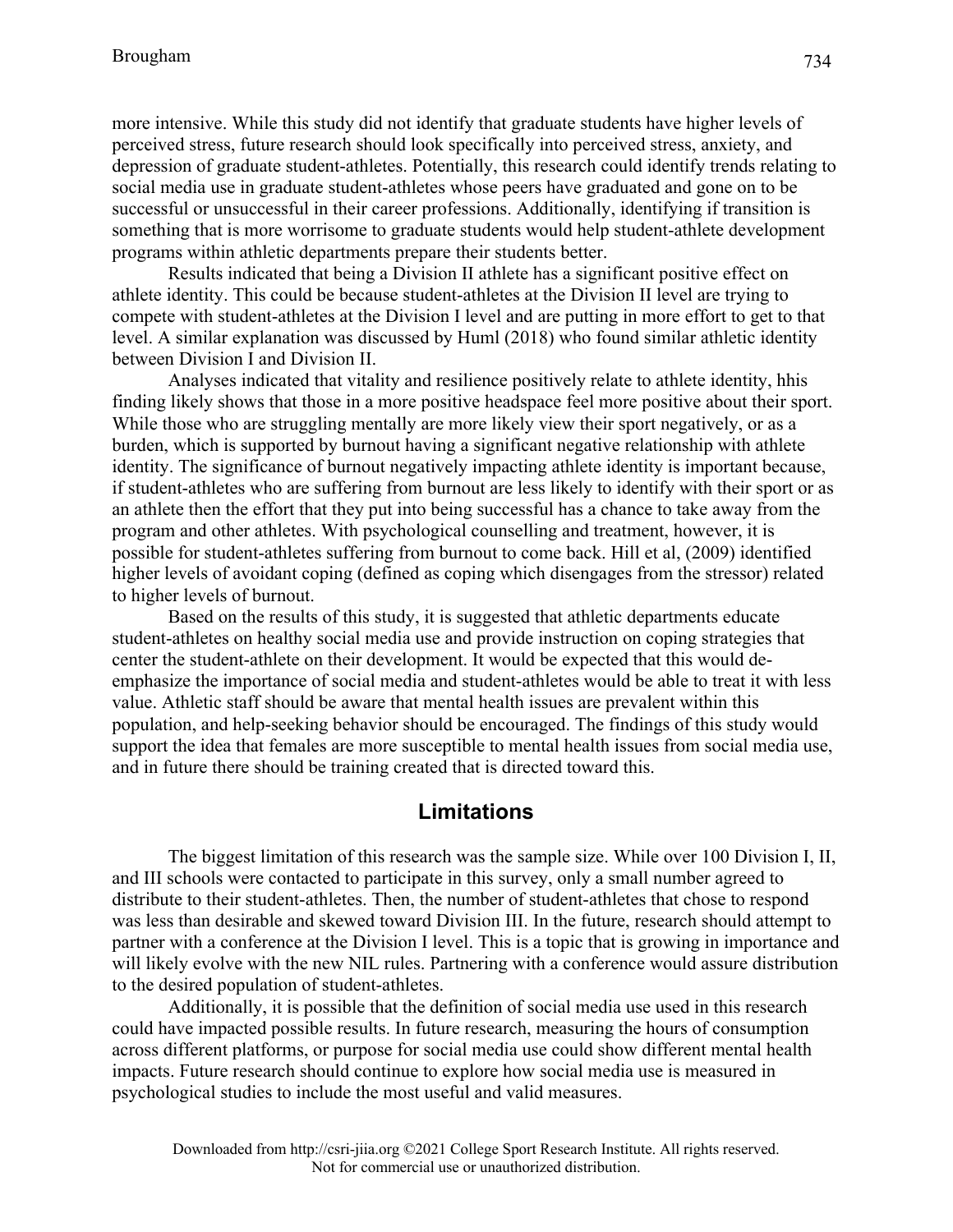Further, this study was very broad and exploratory. It would be advised the survey is cut down, and only the most important/desired information is sought. This will increase completion rates of the survey. Future research should be completed on social media use's impact on sleep as well as users' perceived stress around social media use. This could examine student-athletes stress around posting, as well as dependency on social media.

NIL presents student-athletes with an opportunity to benefit from their name, image, and likeness, and it is likely that much of this will be done through signing deals focused on social media views. These deals will add another component of social media stress that student-athletes have previously not had to consider. Research following this development should be done to identify what skills student-athletes lack to manage this additional stress.

### **Conclusion**

This research study provided a broad look into the possible impacts that social media can have on the mental health of student-athletes. The findings in this study support previous research and provide new information in the research area of social media and mental health, however, much work is needed in this area with larger sample sizes as qualitative data identified relationships that were not prevalent in quantitative results. Moving forward, studies should focus on specific mental health variables and define problematic social media use to better understand the impacts of social media on mental health. If student-athletes' social media use is found to be problematic enough to impact sleep, social media use training could be developed to educate student-athletes of the dangers and prevent burnout long-term. Additionally, qualitative work should be completed to provide more insight into how social media impacts studentathletes and what athletic departments can do to reduce negative effects.

### **References**

- Al-Menayes, J. (2015). Social media use, engagement and addiction as predictors of academic performance. *International Journal of Psychological Studies*, 86-94.
- American College Health Association. (2019). *American college health association national college health assessment II.* Retrieved from American College Health Association: https://www.acha.org/documents/ncha/NCHA-

II\_SPRING\_2019\_US\_REFERENCE\_GROUP\_EXECUTIVE\_SUMMARY.pdf American Foundation for Suicide Prevention. (2017). *Suicide statistics*. Retrieved from

- American Foundation for Suicide Prevention: https://afsp.org/about-suicide/suicidestatistics/
- Beauchemin, J. (2014). College Student-Athlete Wellness: An Integrative Outreach Model. *College Student Journal*, *48*(2), 268–280.
- Bell, L., & Wilfert, M. (n.d.). *Mind, Body and Sport: Interpersonal violence and the studentathlete population.* Retrieved from NCAA: http://www.ncaa.org/sport-scienceinstitute/mind-body-and-sport-interpersonal-violence-and-student-athlete-population
- Benitez, A., & Gunstad, J. (2012). Poor sleep quality diminishes cognitive functioning independent of depression and anxiety in healthy young adults. *Clin Neuropsychol*, 214- 223.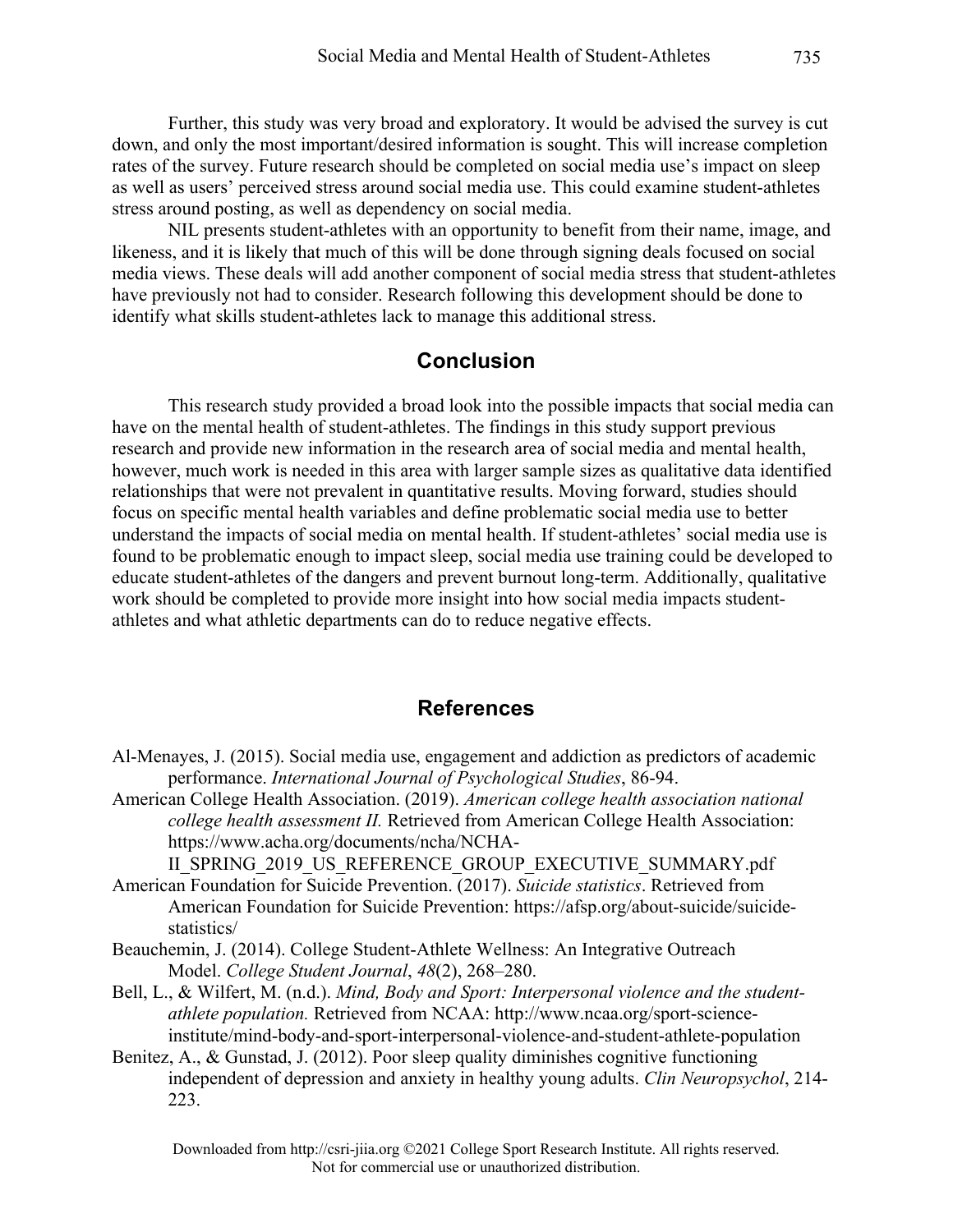- Berg, A. (2021, March). *Fans threaten ohio state player on social media*. Retrieved from AthleticBusiness: https://www.athleticbusiness.com/sportsmanship/fans-threaten-ohiostate-player-on-social-media.html
- Boyd, J. (2019, January 25). *The history of facebook: From basic to global giant.* Retrieved from Brandwatch: https://www.brandwatch.com/blog/history-of-facebook/
- Brown, C., Glastetter-Fender, C., & Shelton, M. (2000-02). Psychosocial ddentity and career control in college student-athletes. *Journal of Vocational Behavior*, 53-62.
- Brunborg, G. S., & Andreas, J. B. (2019). Increase in time spent on social media is associated with modest increase in depression, conduct problems, and episodic heavy drinking. *Journal of Adolescence*, 201-209.
- Chen, J. (2020, August 4). *Social media demographics to inform your brand's strategy in 2020.* Retrieved from sproutsocial: https://sproutsocial.com/insights/new-social-mediademographics/
- Christensen, J. (2015, May 28). *College athletes feeling the love/hate on Twitter*. Retrieved from Star Tribune: http://www.startribune.com/college-athletes-feeling-the-love-and-hate-ontwitter/304836191/
- Clarke, V., Braun, V., Terry, G., & Hayfield, N. (2019). Thematic analysis. *Handbook of research methods in health and social sciences*, 843-860.
- Cohen, S., Kamarck, T., & Mermelstein, R. (1983). A global measure of perceived stress. *Journal of Health and Social Behavior*, 385-396.
- Connor, K. M., & Davidson, J. R. (2003). Development of a new resilience scale: The Connor‐ Davidson resilience scale (CD‐RISC). *Depression and anxiety*, 76-82.
- Cutler, B. A., & Dwyer, B. (2020). Student-athlete perceptions of stress, support, and seeking mental health services. *Journal of Issues in Intercollegiate Athletics*, 206-226.
- DataReportal. (2021). *Global social media stats*. Retrieved from DataReportal: https://datareportal.com/social-media-users
- David, J. L., Powless, M. D., Hyman, J. E., Purnell, D. M., Steinfeldt, J. A., & Fisher, S. (2017). College student athletes and social media: The psychological impacts of twitter use. *International Journal of Sport Communication*, 163-186.
- Davoren, A. K., & Hang, S. (2014). Depression and anxiety prevalence in student-athletes. *Mind, Body and Sport: Understanding and supporting student-athlete mental wellness*, 38.
- DeShazo, K. (2017, May 8). *2017 Survey results: Social media use of student athletes*. Retrieved from Fieldhouse Media: http://www.fieldhousemedia.net/2017-survey-results-socialmedia-use-of-student-athletes/
- Dictionary.com. (2021). *Keyboard warrior*. Retrieved from Dictionary.com: https://www.dictionary.com/browse/keyboard-warrior
- Diener, E., Emmons, R. A., Larsen, R. J., & Griffin, S. (1985). The satisfaction with life scale. *Journal of Personality Assessment*, 71-75.
- Etzel, E. F. (2010, 08 01). Counseling and psychological services for college student-athletes. *Reference & Research Book News, 2010-08-01*, p. 3.
- Evans, G. (2018, September 25). *Instagram: The dog that launched a social media giant.* Retrieved from BBC News: https://www.bbc.com/news/technology-45640386
- Faraon, M., & Kaipainen, M. (2014). Much more to it: The relation between facebook usage and self-esteem. *Proceedings of the 2014 IEEE 15th International Conference on Information Reuse and Integration (IEEE IRI 2014)*, 87-92.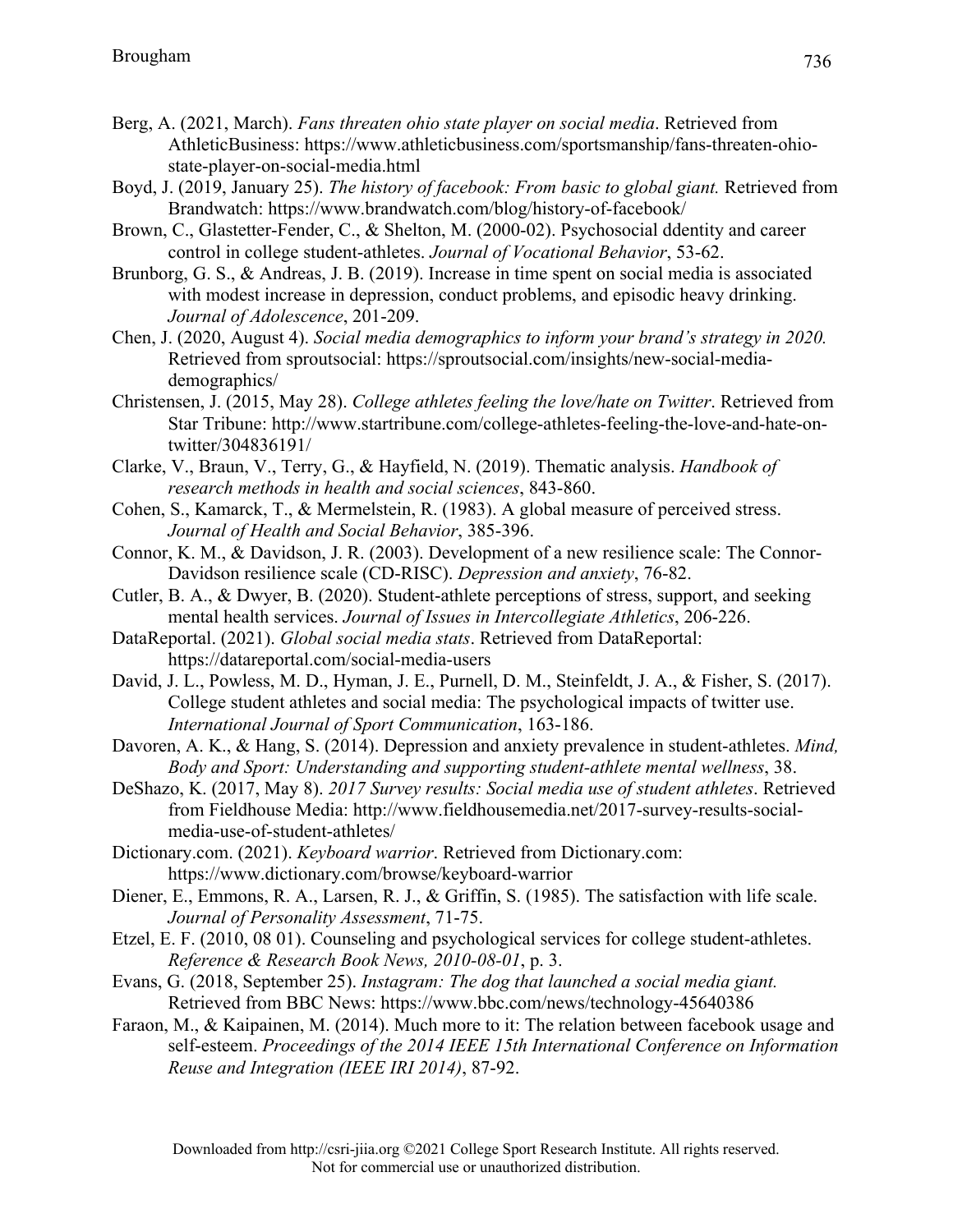- Fathima, F., Vishnu Priya, V., & Gayathri, R. (2019). Social media and anxiety A survey. *Drug Intervention Today*, 1841-1844.
- Ferguson, C. J., Muñoz, M. E., Garza, A., & Galindo, M. (2014). Concurrent and prospective analyses of peer, television and social media influences on body dissatisfaction, eating disorder symptoms and life satisfaction in adolescent girls. *ournal of youth and adolescence*, 1-14.
- Freudenberger, H. J. (1974). Staff burn-out. *Journal of Social Issues*, 159-165.
- Greenleaf, C., Petrie, T. A., Carter, J., & Reel, J. J. (2009, March 1). Female collegiate athletes: Prevalence of eating disorders and disordered eating behaviors . *Journal of American College Health*, 489-497.
- Hill, A. P., Hall, H., & Appleton, P. R. (2009). Perfectionism and athlete burnout in junior elite athletes: The mediating role of coping tendencies. *Anxiety, Stress, and Coping*, 415-430.
- Huml, M. R. (2018). A factor structure examination of athletic identity related to ncaa divisional differences. *Journal of College Student Development*, 376-381.
- Isaranon, Y. (2019). The role of facebook affirmation towards ideal self-image and self-esteem. *The Journal of Behavioral Science*, 46-62.
- Karim, F., Oyewande, A. A., Abdalla, L. F., Ehsanullah, R. C., & Khan, S. (2020). Social media use and its connection to mental health: A systematic review. *Cureus, 12*((6)).
- Kaschka, W. P., Korczak, D., & Broich, K. (2011). Burnout- A fashionable diagnosis. *Dtsch Arztebl Int*, 781-787.
- Kelly, Y., Zilanawala, A., Booker, C., & Sacker, A. (2019). Social media use and adolescent mental health: Findings from the uk millennium cohort study. *EClinicalMedicine*, 59-68.
- Kroenke, K., Spitzer, R. L., Williams, J. B., & Löwe, B. (2009). An ultra-brief screening scale for anxiety and depression: The PHQ–4. *Psychosomatics*, 613-621.
- Levenson, J. C., Shensa, A., Sidani, J. E., Colditz, J. B., & Primack, B. A. (2016). The association between social media use and sleep disturbance among young adults. *Preventative Medicine 85*, 36-41.
- Ma, C. (2018, November 21). *The impact of social media in sports*. Retrieved from The Sport Digest: http://thesportdigest.com/2018/11/the-impact-of-social-media-in-sports/
- Maniar, S., Chamberlain, R., & Moore, N. (2005, November 7). *Suicide risk is real for studentathletes.* Retrieved from NCAA: https://www.ncaa.org/sites/default/files/suicide.pdf
- Matthes, J., Karsay, K., Schmuck, D., & Stevic, A. (2019). "Too much to handle": Impact of mobile social networking sites on information overload, depressive symptoms, and wellbeing. *Computers in Human Behvaior*, 1-11.
- McLoughlin, L. T., Spears, B. A., Taddeo, C. M., & Hermens, D. F. (2019). Remaining connected in the face of cyberbullying: Why social connectedness is important for mental health. *Psychology in the schools*, 945-958.
- Mohsin, M. (2020, September 3). *10 tiktok statistics that you need to know in 2021.* Retrieved from Oberlo: https://www.oberlo.com/blog/tiktok-statistics
- Morgan, W. P., Brown, D. R., Raglin, J. S., O'Connor, P. J., & Ellickson, K. A. (1987). Psychological monitoring of overtraining and staleness. *British Journal of Sports Medicine*, 107-114.
- Naslund, J. A., Bondre, A., Torous, J., & Aschbrenner, K. A. (2020). Social media and mental health: Benefits, risks, and opportunities for research and practice. *Journal of Technology in Behavioral Science volume*, 245-257.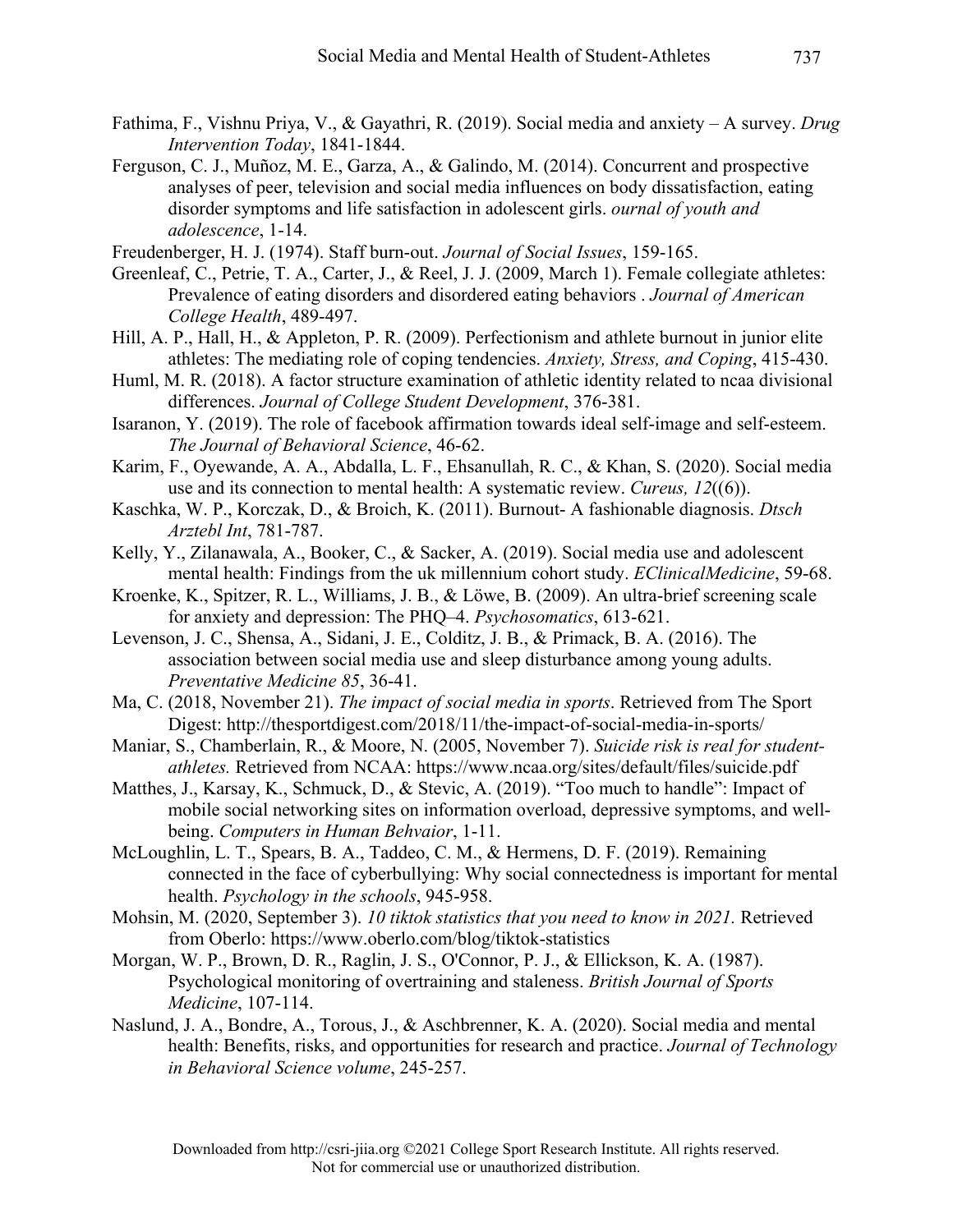- O'Connell, B. (2020, February 28). *History of snapchat: Timeline and facts.* Retrieved from The Street: https://www.thestreet.com/technology/history-of-snapchat
- Petersen, N. (2017, March 8). *The dangers of comparing yourself to others on social media*. Retrieved from AllPsych: https://blog.allpsych.com/the-dangers-of-comparing-yourselfto-others-on-social-media/
- Pinkerton, R. S., Hinz, L. D., & Barrow, J. C. (1989). The college student-athlete: Psychological considerations and interventions. *Journal of American College Health*, 218-226.
- Rahebi, A. (2016, June 3). *Why youtube is so successful.* Retrieved from odyssey: https://www.theodysseyonline.com/youtube-successful
- Ramzan, M., Arshad, J., Adeeb, H., & Asif, M. (2019). Excessive use of instagram causing anxiety and depression among young adults. *Pakistan Library & Information Science Journal*, 45-48.
- Rao, A., Asif, I., Drezner, J., Toresdahl, B., & Harmon, K. (2015, May 20). Suicide in national collegiate athletic association (NCAA) athletes: A 9-Year analysis of the NCAA resolutions database. *SAGE Journals*, 452-457.
- Rosenberg, M. (1989). Society and the adolescent self-image. *Wesleyan University Press*.
- Ryan, R. M., & Frederick, C. (1997). On energy, personality, and health: Subjective vitality as a dynamic reflection of well‐being. *Journal of Personality*, 529-565.
- Sanford-Martens, T. C., Davidson, M., Yakushko, O., Martens, M., Hinton, P., & Beck, N. (2005). Clinical and subclinical eating disorders: An examination of collegiate athletes. *Journal of Applied Psychology*, 79-86.
- Santarossa, S., & Woodruff, S. J. (2017). #SocialMedia: Exploring the relationship of social networking sites on body image, self-esteem, and eating disorders. *Social Media + Society*, 1-10.
- Saunders, J. F., & Eaton, A. A. (2018, November 6). Snaps, selfies, and shares: How three popular social media platforms sontribute to the sociocultural model of disordered eating among young women. *Cyberpsychology, Behavior, and Social Networking*, 343-354.
- Spraggins, A. (2009). Problematic use of online social networking sites for college students: Prevalence, predictors, and association with well-being. *(Unpublished Doctoral Dissertation)*.
- Statista. (2021, July). *Most popular social networks worldwide as of July 2021, ranked by number of active users*. Retrieved from Statista: https://www.statista.com/statistics/272014/global-social-networks-ranked-by-number-ofusers/
- Stock, S. R., & Levine, H. (2016). Common mental health issues. *New Directions for Student Services*, 9-18.
- Stull, T. (2014, October). *Mind, body and sport understanding and supporting student-athlete mental wellness.* Retrieved from NCAA:

http://www.ncaapublications.com/productdownloads/MindBodySport.pdf

- Thomas, J. R., Nelson, J. K., & Silverman, S. J. (2015). *Research methods in physical activity.* Champaign: Human Kinetics.
- Thompson, R. A., & Sherman, R. T. (2007). *Managing student-athletes' mental health issues.* Retrieved from NCAA:

https://www.ncaa.org/sites/default/files/2007 managing mental health 0.pdf

Tran, A. G. (2019). Looking forward to student-athlete mental health: Racial/ethnic trends from 2010 to 2015. *Journal of American College Health*, 1-9.